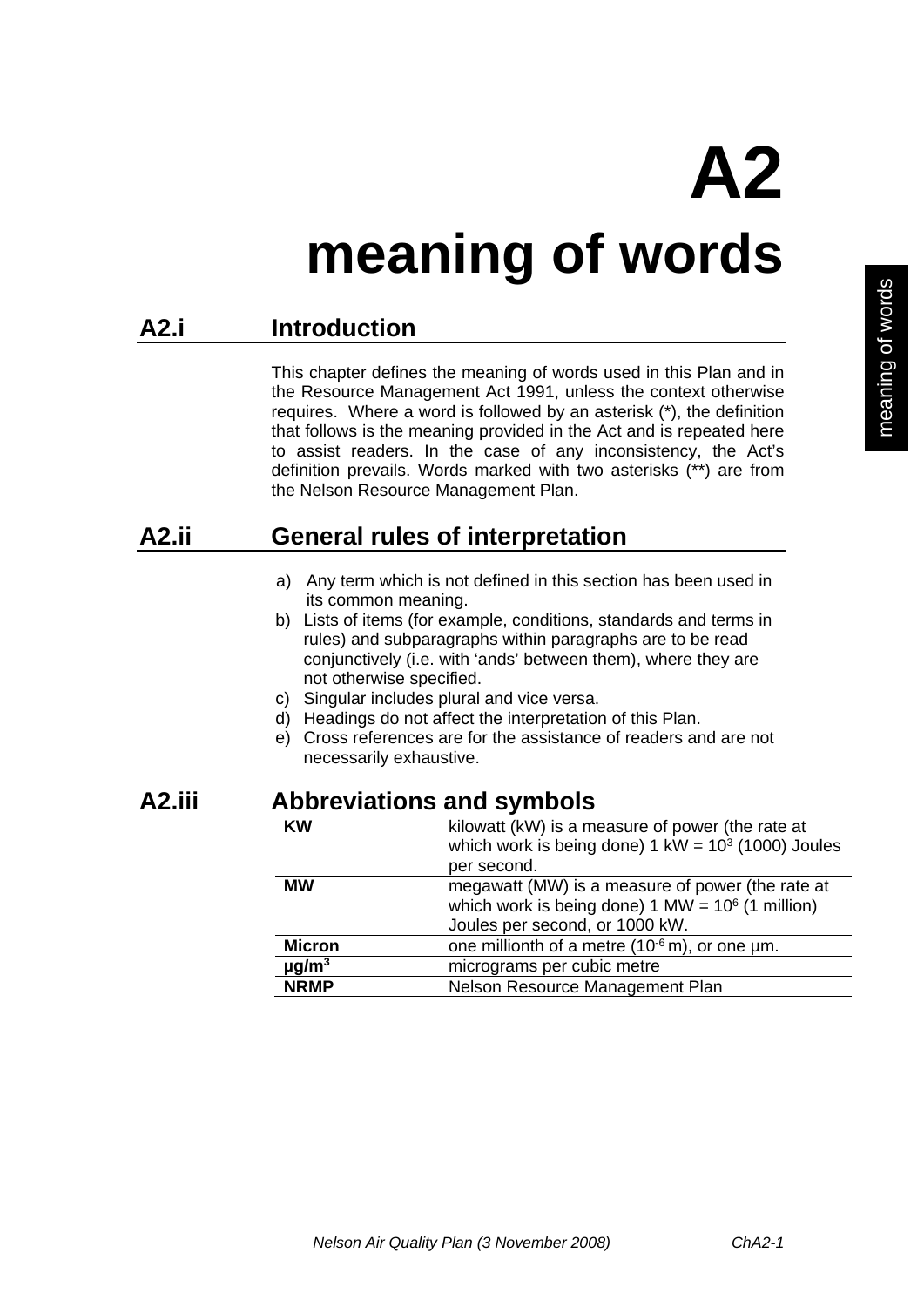| A2.iv   | Definitions                  |              |                                                                                                                                                                                                                                                                                                                                                                                                                                 |
|---------|------------------------------|--------------|---------------------------------------------------------------------------------------------------------------------------------------------------------------------------------------------------------------------------------------------------------------------------------------------------------------------------------------------------------------------------------------------------------------------------------|
| $A2-1A$ | 24-hour mean                 |              | means a mean calculated every 24 hours at<br>midnight for the preceding 24 hours, and                                                                                                                                                                                                                                                                                                                                           |
|         |                              |              | in relation to a contaminant at a particular location<br>for a particular 24-hour period, means:                                                                                                                                                                                                                                                                                                                                |
|         |                              | i)           | the mean level at which the contaminant<br>is recorded in the air, by continuous<br>sampling of the air at that location,<br>throughout the 24-hour period, or                                                                                                                                                                                                                                                                  |
|         |                              | ii)          | the mean of the 1-hour means for that<br>contaminant at that location for the<br>preceding 24 hours.                                                                                                                                                                                                                                                                                                                            |
|         |                              |              | (from National Environmental Standards for air quality,<br>2004 (see A2-59A))                                                                                                                                                                                                                                                                                                                                                   |
| $A2-1$  | Act*                         |              | means the Resource Management Act 1991.                                                                                                                                                                                                                                                                                                                                                                                         |
| $A2-2$  | <b>Abrasive Blasting</b>     |              | means the cleaning, smoothing, roughening, cutting<br>or removal of part of the surface of any article by<br>the use, as an abrasive, of a jet of sand, metal, shot<br>or grit or other solid material propelled by a blast of<br>compressed air or steam or water or by a wheel.                                                                                                                                               |
| $A2-3$  | <b>Agrichemical</b>          |              | means any substance, whether inorganic or<br>organic, human-made or naturally occurring,<br>modified or in its original state, that is used in any<br>agriculture, horticulture or related activity, to<br>eradicate, modify or control flora and fauna. For the<br>purposes of this Plan, it includes agricultural<br>compounds, but excludes any dispersant approved<br>for use on oil spills within the Coastal Marine Area. |
| $A2-4$  | <b>Agrichemical compound</b> |              | means any substance, mixture of substances, or<br>biological compound, used or intended for use in<br>the direct management of plants and animals, or to<br>be applied to the land, place, or water on or in<br>which the plants and animals are managed.                                                                                                                                                                       |
| $A2-4A$ | <b>Agricultural context</b>  |              | means any activity involving the management of<br>land and water resources in the production of<br>animals or plant crops.                                                                                                                                                                                                                                                                                                      |
| $A2-5$  | Ahi kaa                      | celebration. | means the cultural practice of literally 'keeping the<br>home fires burning' involving the use of a fire either<br>indoors or outdoors during times of cultural                                                                                                                                                                                                                                                                 |

*ChA2-*2 *Nelson Air Quality Plan (3 November 2008)*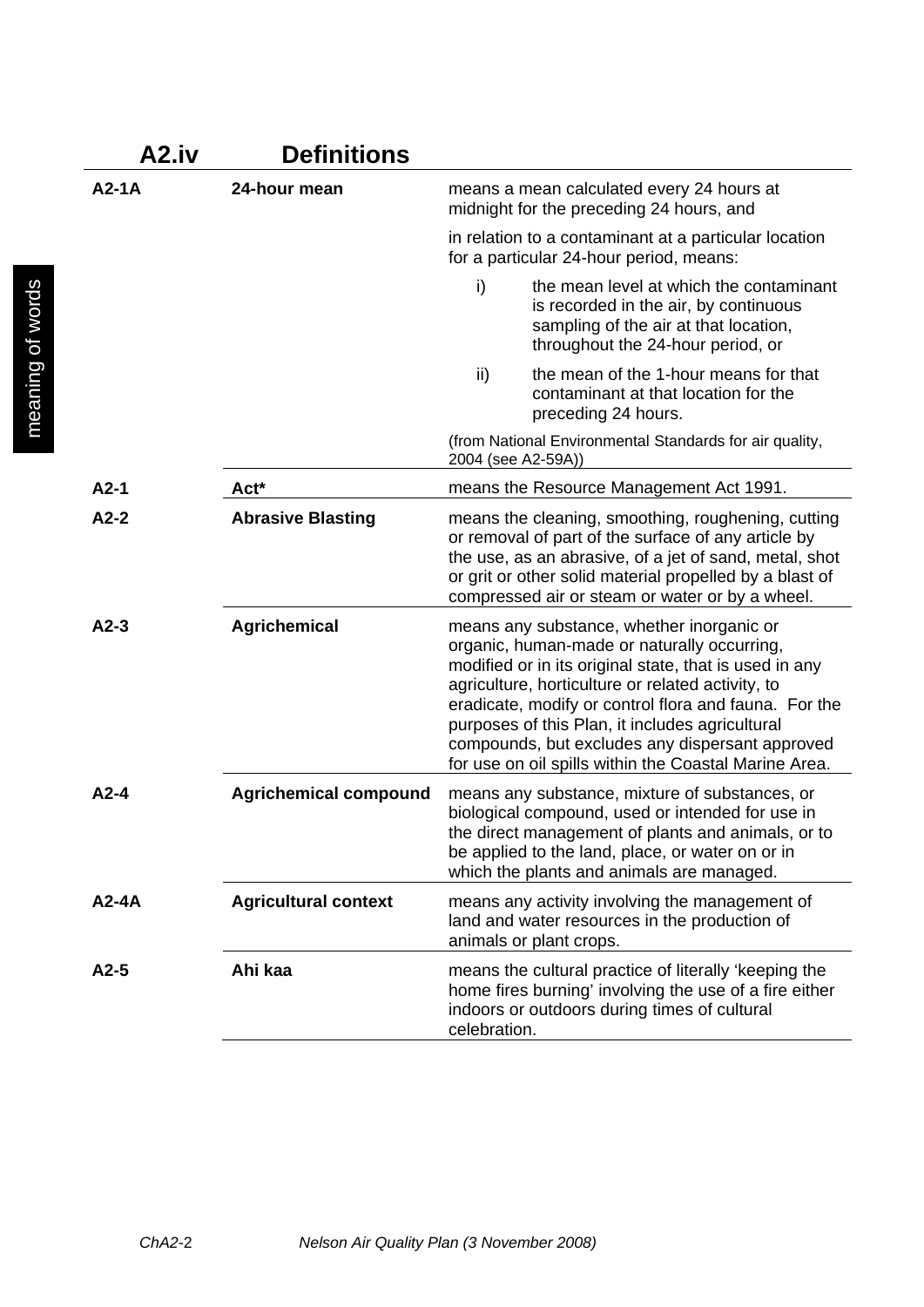| $A2-6$  | <b>Air Quality Categories</b> | means levels stated in the Ambient Air Quality<br>Guidelines (Ministry for the Environment, 2002) to<br>provide a clear picture of the state of air quality. The<br>Air Quality Categories are based on guideline (GL)<br>values and have 5 categories.<br>Excellent<br>Less than 10 % of GL<br>Between 10 % and 33 % of GL<br>Good<br>Between 33 % and 66 % of GL<br>Acceptable<br>Between 66 % and 100 % of GL<br>Alert<br>Action<br>Exceeds the GL                                                                                                                                                     |
|---------|-------------------------------|-----------------------------------------------------------------------------------------------------------------------------------------------------------------------------------------------------------------------------------------------------------------------------------------------------------------------------------------------------------------------------------------------------------------------------------------------------------------------------------------------------------------------------------------------------------------------------------------------------------|
| $A2-6A$ | <b>Airshed</b>                | means:<br>a) the region of a regional council excluding any<br>area specified in a notice under paragraph b),<br>and                                                                                                                                                                                                                                                                                                                                                                                                                                                                                      |
|         |                               | b) a part of the region of a regional council<br>specified by the Minister for the Environment by<br>notice in the Gazette to be a separate airshed.<br>(from National Environmental Standards for air quality,<br>2004 (see A2-59A))                                                                                                                                                                                                                                                                                                                                                                     |
| $A2-7$  | <b>Ambient Air Quality</b>    | means the air outside buildings or structures. It<br>does not refer to indoor air, to air in the workplace,<br>contaminated air being discharged from a source,<br>or air that is enclosed or sheltered in a way which<br>makes it untypical of the air in the surrounding area.                                                                                                                                                                                                                                                                                                                          |
| $A2-8$  | Amenity values*               | means those natural or physical qualities and<br>characteristics of an area that contribute to people's<br>appreciation of its pleasantness, aesthetic<br>coherence, and cultural and recreational attributes.                                                                                                                                                                                                                                                                                                                                                                                            |
| A2-8A   | <b>Barbecue</b>               | means the cooking of food outdoors using solid fuel,<br>charcoal or gas in an appliance designed and used<br>exclusively for that purpose. A brazier, open fire,<br>outdoor burning (including an incinerator) or other<br>combustion device if occasionally used for cooking<br>is not deemed to be a barbecue. A barbecue<br>device used for other than cooking of food outdoors<br>is not deemed to be a barbecue for the purposes of<br>this Plan.                                                                                                                                                    |
| $A2-9$  | Best practicable option*      | in relation to a discharge of a contaminant or an<br>emission of noise, means the best method of<br>preventing or minimising the adverse effects on the<br>environment having regard, among other things, to:<br>the nature of the discharge or emission and the<br>a)<br>sensitivity of the receiving environment to<br>adverse effects, and<br>the financial implications, and the effects on the<br>b)<br>environment, of that option when compared<br>with other options, and<br>the current state of technical knowledge and<br>C)<br>the likelihood that the option can be<br>successfully applied. |
| A2-10   | <b>Boiler efficiency</b>      | means a measure of how effective a boiler is at                                                                                                                                                                                                                                                                                                                                                                                                                                                                                                                                                           |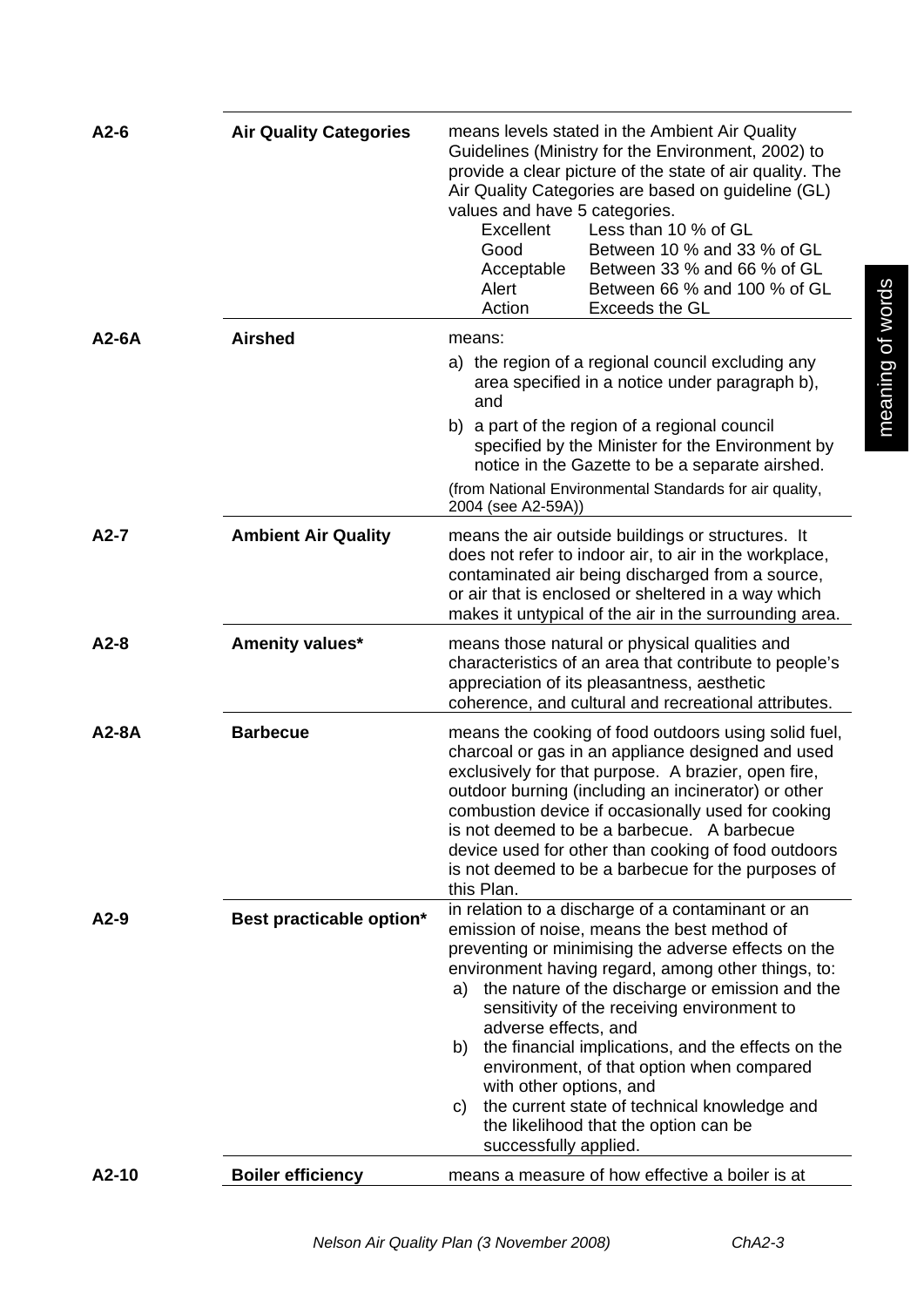|         |                               | extracting the thermal energy available in a fuel.                                                                                                                                                                                                                                                                                                                                                                                                                                        |
|---------|-------------------------------|-------------------------------------------------------------------------------------------------------------------------------------------------------------------------------------------------------------------------------------------------------------------------------------------------------------------------------------------------------------------------------------------------------------------------------------------------------------------------------------------|
| $A2-11$ | <b>Booth</b>                  | means an enclosed cubicle within which an activity<br>such as abrasive blasting or spray painting can be<br>carried out, and may include a filtered air inlet and<br>outlet.                                                                                                                                                                                                                                                                                                              |
| $A2-12$ | Boundary**                    | means any boundary of a site and includes any<br>road boundary. Site boundary has the same<br>meaning as boundary.                                                                                                                                                                                                                                                                                                                                                                        |
|         |                               | In the case of:                                                                                                                                                                                                                                                                                                                                                                                                                                                                           |
|         |                               | land subdivided under the cross lease or<br>a)<br>company lease system or the Unit Titles<br>Act 1972 (other than strata titles), the<br>boundaries are the boundaries of the areas or<br>units held in the exclusive possession of any<br>person, and                                                                                                                                                                                                                                    |
|         |                               | b) strata titles under the Unit Titles Act 1972, the<br>boundaries are the boundaries of the<br>underlying certificate of title of the entire land<br>containing the strata titles, immediately prior to<br>subdivision, and                                                                                                                                                                                                                                                              |
|         |                               | multiple residential units built on one certificate<br>C)<br>of title without subdivision, e.g. rental units, the<br>boundaries are to be nominated boundaries<br>shown on the site plan submitted with the<br>resource or building consent. The boundaries<br>must define a site sufficient to comply with the<br>requirements of the Plan or a resource<br>consent.                                                                                                                     |
|         |                               | See A2-73 (Site) for the boundary of multiple<br>allotments in a single use.                                                                                                                                                                                                                                                                                                                                                                                                              |
| $A2-13$ | <b>Brazier</b>                | means a portable device constructed of metal or<br>clay, used outdoors to provide heat and light for<br>outdoor entertainment through the combustion of<br>gaseous, liquid or solid fuel. A brazier excludes any<br>drum or incinerator, or other device designed or<br>used for the burning of garden or household waste.                                                                                                                                                                |
| $A2-14$ | <b>Bulk material</b>          | includes all materials consisting of fragments or<br>particles that could be discharged as dust or<br>particulate. These materials include, but are not<br>limited to: gravel, quarried rock, soil, sand, fertiliser,<br>coal, cement, flour, rock aggregate, grains and<br>wood chips, but excludes any hazardous substance<br>as defined in A2-44 or under a regulation made<br>under the Hazardous Substances and New<br>Organisms Act 1996, including its transitional<br>provisions. |
| $A2-15$ | <b>Bulk petroleum storage</b> | means storage of petroleum products in a tank with<br>a volume greater than 500,000 litres, and where the<br>product is not for sale to the general public.                                                                                                                                                                                                                                                                                                                               |
|         |                               |                                                                                                                                                                                                                                                                                                                                                                                                                                                                                           |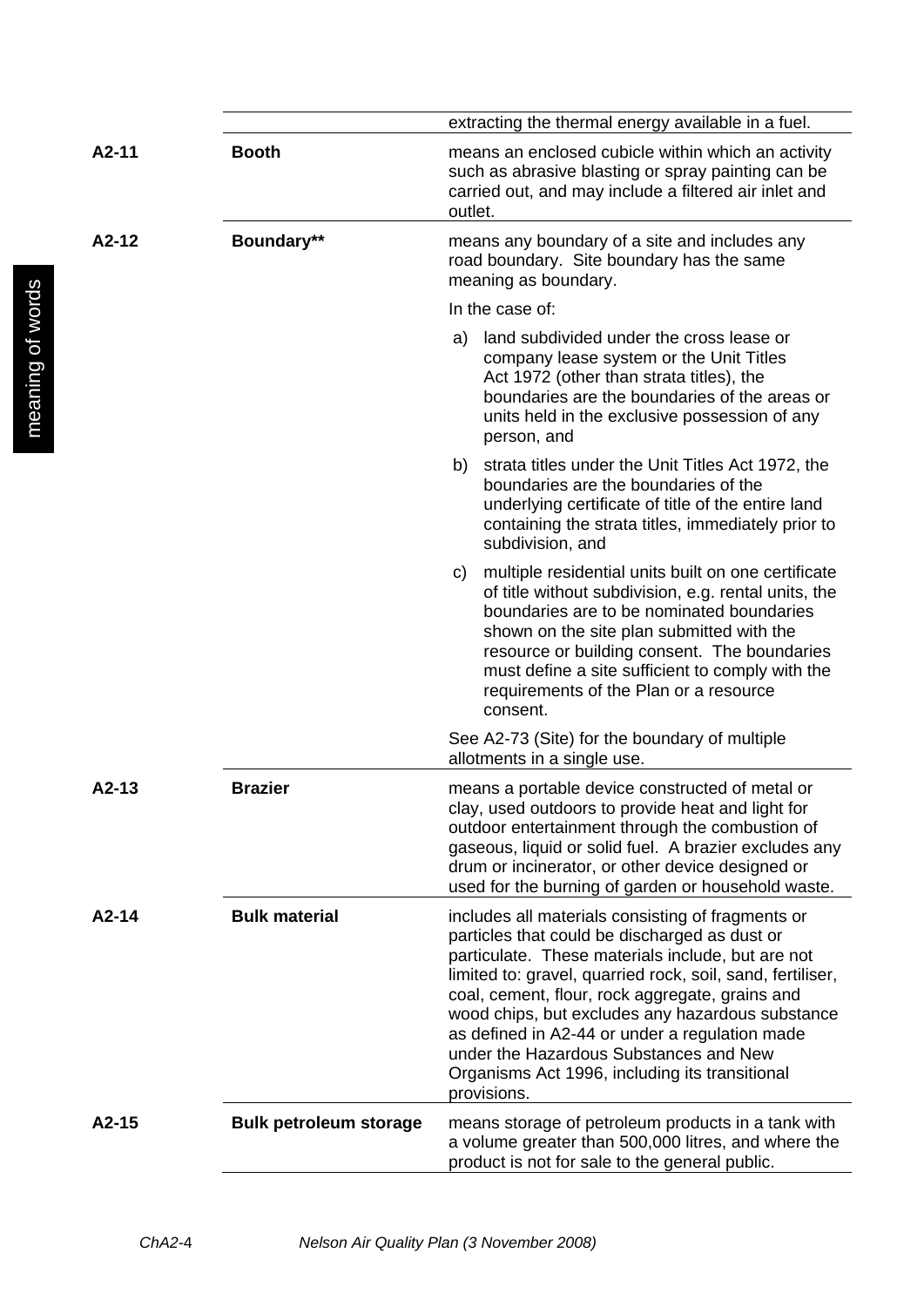| $A2-16$ | <b>Chimney</b>            | means any structure designed for venting the<br>airborne products of combustion upwards into the<br>outside atmosphere, and stack and flue have a<br>similar meaning.                                                                                                                                                      |
|---------|---------------------------|----------------------------------------------------------------------------------------------------------------------------------------------------------------------------------------------------------------------------------------------------------------------------------------------------------------------------|
| $A2-17$ | <b>Clause</b>             | when used in relation to a permitted, controlled,<br>discretionary, non-complying or prohibited activity<br>rule in the Rule Table in this Plan, means<br>standards, terms or conditions as defined by the<br>Act.                                                                                                         |
| $A2-18$ | <b>Composite material</b> | means material which is built up from two (or more)<br>components. Usually one component is a fibrous<br>material (e.g. glass or carbon fibre) which is bound<br>into a matrix with a resin (e.g. epoxy). Emissions of<br>contaminants to air occur when the resin is applied<br>to the fibres and is drying in the mould. |
| $A2-19$ | <b>Composting</b>         | means the biological reduction of organic matter to<br>a relatively stable product, but it does not include<br>bedding material (for example, straw) used as part<br>of deep litter housing systems in intensive pig<br>farming nor does it include silage or slash left on-<br>site from forestry operations.             |
| A2-20   | <b>Concrete products</b>  | means the production of concrete products but not<br>manufacture of the raw materials such as cement<br>used in its production.                                                                                                                                                                                            |
| A2-21   | <b>Conditions*</b>        | in relation to plans and resource consents, includes<br>terms, standards, restrictions, and prohibitions.                                                                                                                                                                                                                  |
| A2-22   | Contaminant*              | includes any substance (including gases, odorous<br>compounds, liquids, solids, and micro-organisms) or<br>energy (excluding noise) or heat, that either by itself<br>or in combination with the same, similar, or other<br>substances, energy, or heat:                                                                   |
|         |                           | a) when discharged into water, changes or is<br>likely to change the physical, chemical, or<br>biological condition of water, or                                                                                                                                                                                           |
|         |                           | when discharged on to or into land or into air,<br>b)<br>changes or is likely to change the physical,<br>chemical, or biological condition of the land or<br>air on to or into which it is discharged.                                                                                                                     |
| $A2-23$ | <b>Contaminated site</b>  | means a site at which hazardous substances occur<br>in the soil or buildings at concentrations above<br>background levels and where assessment indicates<br>it poses or is likely to pose an immediate or long-<br>term hazard to human health or to the environment.                                                      |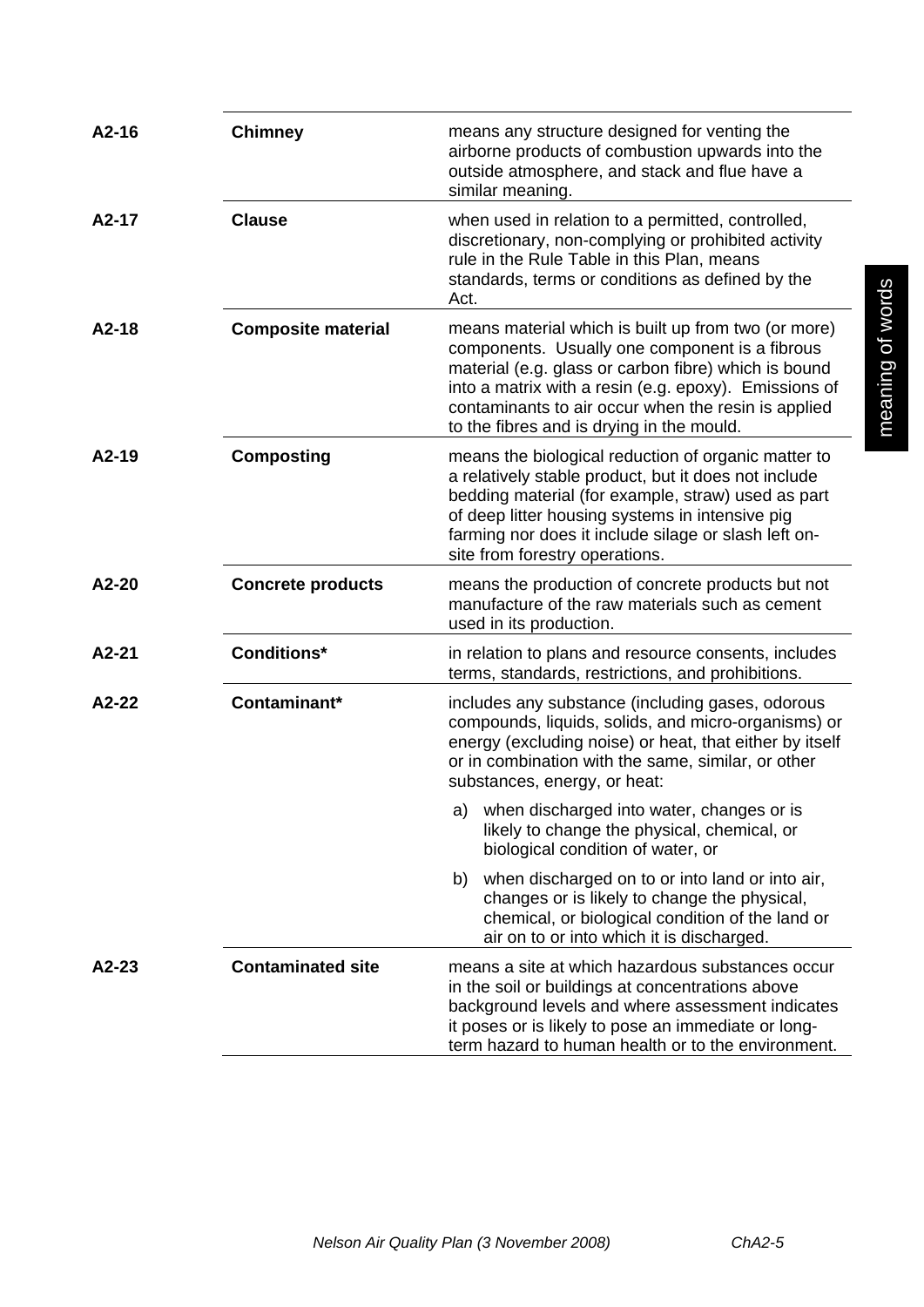| $A2-24$  | <b>Contractor</b>                                         | in relation to discharge of agrichemicals means any<br>person who, by agreement with the owner,<br>occupier, or manager of any land, applies or causes<br>to be applied any agrichemical for hire or reward,<br>but does not include any employee, owner,<br>occupier, or manager of or in relation to the land to<br>which the agrichemical is to be applied.                                                                                                                                                                                                     |
|----------|-----------------------------------------------------------|--------------------------------------------------------------------------------------------------------------------------------------------------------------------------------------------------------------------------------------------------------------------------------------------------------------------------------------------------------------------------------------------------------------------------------------------------------------------------------------------------------------------------------------------------------------------|
| $A2-24A$ | Daily annual average                                      | means a level of contaminant calculated by<br>averaging the daily recorded levels over a calendar<br>year, and where 'daily' means '24-hour mean' as<br>defined in A2-1A.                                                                                                                                                                                                                                                                                                                                                                                          |
| $A2-24B$ | <b>Destroyed</b>                                          | in the case of a fumigant, means removal of the<br>fumigant from the fumigated volume, and its<br>destruction by chemical or physical means to render<br>compounds that are able to be discharged without<br>obtaining a resource consent pursuant to the<br>Nelson Air Quality Plan and the Nelson Resource<br>Management Plan.                                                                                                                                                                                                                                   |
| A2-24C   | <b>Determination of methyl</b><br>bromide discharge rates | in terms of rule AQr.41.2 b), the rate at which<br>methyl bromide is removed from each fumigated<br>volume, means:                                                                                                                                                                                                                                                                                                                                                                                                                                                 |
|          |                                                           | the rate in g/sec, calculated from<br>a)<br>measurements of the air flow entering the<br>capture system or the discharge stacks from<br>that fumigated volume and the concentration of<br>methyl bromide in that air flow, determined by<br>multiplying the concentration expressed in<br>mg/m3 by the air flow expressed in m3/sec and<br>dividing by 1000, and                                                                                                                                                                                                   |
|          |                                                           | is the total of the rates calculated in<br>b)<br>accordance with a), either for each of the<br>volumes ventilated to discharge stacks, or for<br>each of the volumes opened to the atmosphere<br>during the relevant 4 hour period, and                                                                                                                                                                                                                                                                                                                            |
|          |                                                           | is measured after the air flow through the<br>C)<br>fumigated volume is held constant for at least<br>30 minutes.                                                                                                                                                                                                                                                                                                                                                                                                                                                  |
| $A2-25$  | <b>Diesel</b>                                             | means a refined petroleum distillate having a<br>viscosity and distillation range intermediate between<br>those of kerosene and light fuel oil, whether or not it<br>contains additives, intended for use as fuel in<br>internal combustion equipment and external<br>combustion equipment, but excludes re-refined oil<br>and used oil or waste oil. Diesel must have<br>properties that conform to the limits specified in<br>Schedule 3 of the Petroleum Products<br>Specifications Regulations 1988, when tested by<br>the methods specified in that schedule. |
| $A2-26$  | Discharge*                                                | includes emit, deposit, and allow to escape.                                                                                                                                                                                                                                                                                                                                                                                                                                                                                                                       |
| A2-27    | <b>District</b>                                           | means the Nelson District and Region as defined                                                                                                                                                                                                                                                                                                                                                                                                                                                                                                                    |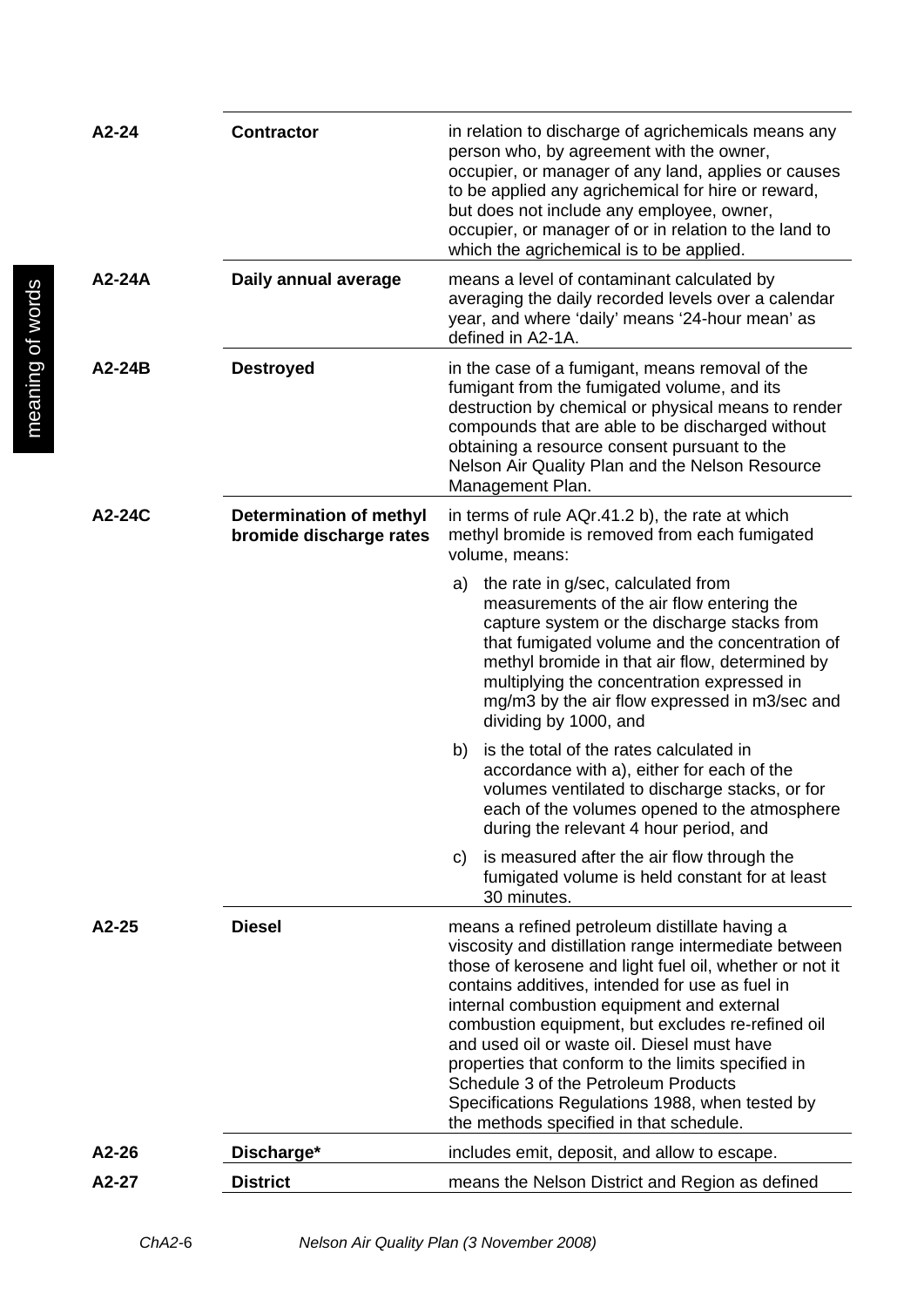|          |                                             | under the Local Government Act 2002, including the<br>Coastal Marine Area.                                                                                                                                                                                                                                                                                                                                   |
|----------|---------------------------------------------|--------------------------------------------------------------------------------------------------------------------------------------------------------------------------------------------------------------------------------------------------------------------------------------------------------------------------------------------------------------------------------------------------------------|
| A2-28    | Dry cleaning                                | means the cleaning and washing of garments using<br>solvents.                                                                                                                                                                                                                                                                                                                                                |
| $A2-29$  | Dry weight                                  | in the context of measurement of moisture content<br>of wood fuel, means the weight of moisture<br>removed by completely drying the wood, expressed<br>as a percentage of the weight of the dried wood. A<br>reading obtained through use of a moisture meter<br>such as that referred to in Electrical Resistance<br>Method AS/NZ 1080.1:1997 Section 5, is deemed<br>to provide an equivalent measurement. |
| $A2-30$  | <b>Dust</b>                                 | means all solid particulate matter of greater than 20<br>microns individual particle diameter or with a<br>settling velocity of greater than 3 centimetres per<br>second. Dust includes but is not limited to sand,<br>cement, fertiliser, coal, soil, paint, ash, animal<br>products or wood particles.                                                                                                     |
| A2-31    | <b>Ecosystem</b>                            | means a dynamic complex of plant, animal and<br>micro-organism communities and their non-living<br>environment interacting as a functional unit.                                                                                                                                                                                                                                                             |
| A2-32    | Effect*                                     | includes:                                                                                                                                                                                                                                                                                                                                                                                                    |
|          |                                             | any positive or adverse effect, and<br>a)                                                                                                                                                                                                                                                                                                                                                                    |
|          |                                             | any temporary or permanent effect, and<br>b)                                                                                                                                                                                                                                                                                                                                                                 |
|          |                                             | any past, present or future effect, and<br>C)                                                                                                                                                                                                                                                                                                                                                                |
|          |                                             | d)<br>any cumulative effect which arises over time or<br>in combination with other effects, regardless of<br>the scale, intensity, duration, or frequency of<br>the effect.                                                                                                                                                                                                                                  |
|          |                                             | and also includes:                                                                                                                                                                                                                                                                                                                                                                                           |
|          |                                             | any potential effect of high probability, and any<br>e)<br>potential effect of low probability which has a<br>high potential impact.                                                                                                                                                                                                                                                                         |
| A2-33    | <b>Emissions minimisation</b><br>technology | means equipment which when installed and<br>operated appropriately will reduce the amount of<br>contaminants discharged into the air from a<br>particular activity (e.g. a fibre filter on the outlet of a<br>spray painting booth).                                                                                                                                                                         |
| $A2-33A$ | <b>Enclosed building</b>                    | means, for the purposes of fumigation in rule<br>AQr.41.2, a shed, warehouse or similar building that<br>can be completely closed to the elements during<br>fumigation except for ventilation along the ridgeline,<br>and where openings such as windows and doors<br>have closures that are solid.                                                                                                          |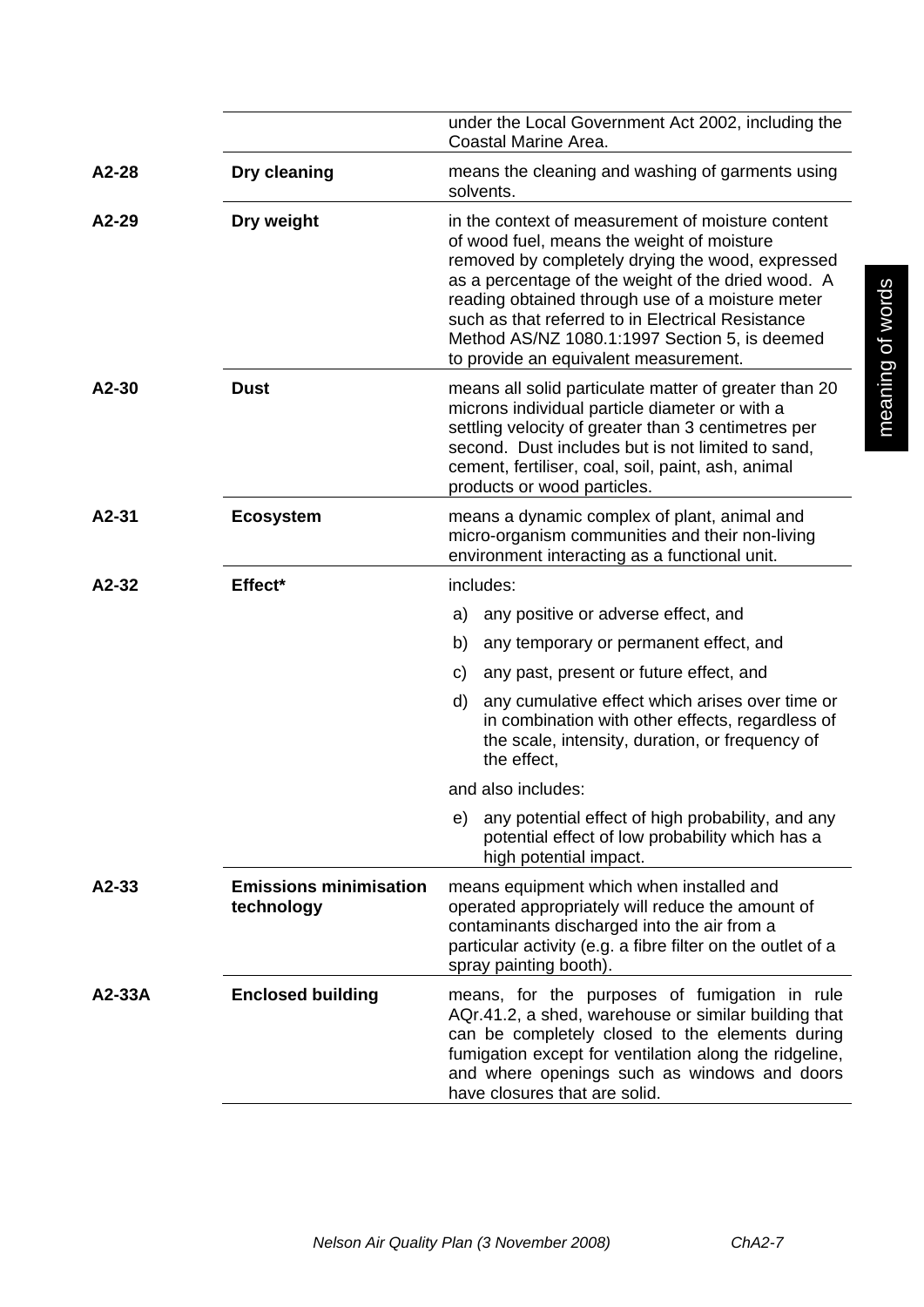| A2-34   | <b>Enclosed burner</b>                      | means a small-scale solid fuel burning appliance,<br>where combustion of the solid fuel occurs within a<br>firebox enclosed by a door, and where there is<br>generally a regulated supply of air to the fire. It<br>includes (but is not limited to) free-standing or built-<br>in woodburners, pellet fires, potbelly stoves, and<br>coal ranges, but excludes any open fire.                                                                                                                                                       |
|---------|---------------------------------------------|--------------------------------------------------------------------------------------------------------------------------------------------------------------------------------------------------------------------------------------------------------------------------------------------------------------------------------------------------------------------------------------------------------------------------------------------------------------------------------------------------------------------------------------|
| $A2-35$ | Environment*                                | includes:                                                                                                                                                                                                                                                                                                                                                                                                                                                                                                                            |
|         |                                             | ecosystems and their constituent parts,<br>a)<br>including people and communities, and                                                                                                                                                                                                                                                                                                                                                                                                                                               |
|         |                                             | all natural and physical resources, and<br>b)                                                                                                                                                                                                                                                                                                                                                                                                                                                                                        |
|         |                                             | amenity values, and<br>C)                                                                                                                                                                                                                                                                                                                                                                                                                                                                                                            |
|         |                                             | the social, economic, aesthetic, and cultural<br>d)<br>conditions which affect the matters stated in a)<br>to c) of this definition or which are affected by<br>those matters.                                                                                                                                                                                                                                                                                                                                                       |
| A2-36   | <b>Environmental results</b><br>anticipated | means the intended results or outcomes on the<br>environment as a consequence of implementing the<br>policy or policies and methods of implementation.<br>The term provides a means of assessing the<br>success of the objectives, policies and methods.                                                                                                                                                                                                                                                                             |
| A2-37   | <b>Experienced</b>                          | in terms of this Plan means, in relation to an<br>engineer or other professional person, a person<br>who is acknowledged by their peers as qualified,<br>experienced and competent in that particular field,<br>and where the person is advising a client outside<br>their organisation, carries professional indemnity<br>insurance adequate to the advice or assessment<br>they are giving.                                                                                                                                        |
| A2-37A  | <b>Fertiliser</b>                           | means any substance which is held out by its<br>manufacturer, distributor, or vendor to be, or is in<br>fact suitable for, sustaining or increasing the growth,<br>productivity, or quality of plants by its application to<br>those plants or the soil in which they grow or will<br>grow; and includes a substance imported,<br>manufactured, or being manufactured, with the<br>intention that it be so held out, but it does not<br>include materials discharged or applied as part of a<br>waste treatment or disposal process. |
| A2-38   | <b>Flue</b>                                 | see chimney or stack.                                                                                                                                                                                                                                                                                                                                                                                                                                                                                                                |
| A2-39   | Free range poultry<br>farming               | means the keeping, rearing or breeding of 12 or<br>more poultry, whether for the purpose of raising<br>poultry for human consumption or for egg<br>production where all of the birds farmed have daily<br>access to open air runs, and where permanent<br>vegetation cover exists on the land where the birds<br>are permitted to range.                                                                                                                                                                                             |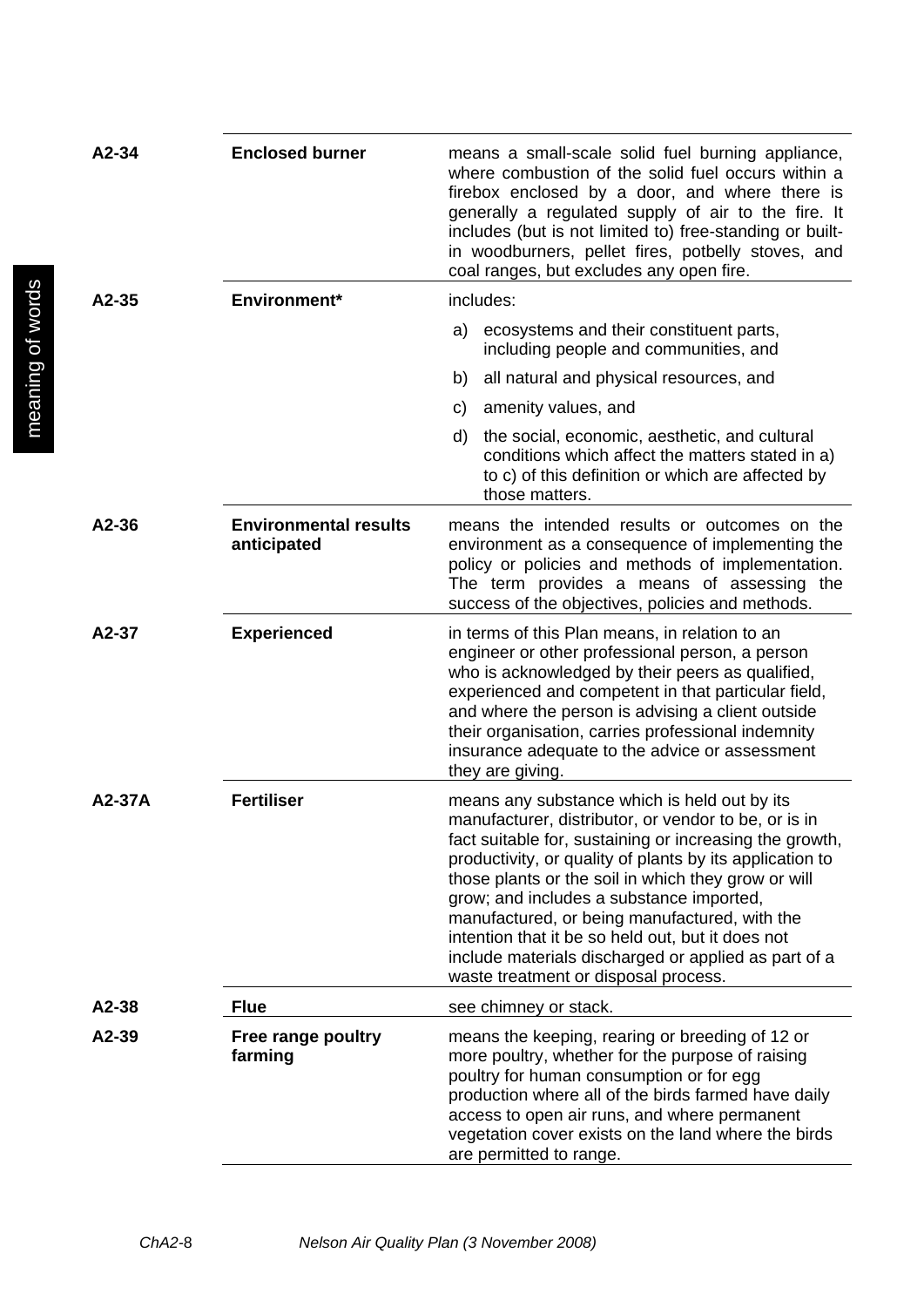| A2-39A  | <b>Fumigated volume</b>          | means the volume contained within the fumigation<br>enclosure (being a shipping container or within gas-<br>proof sheets).                                                                                                                                                              |
|---------|----------------------------------|-----------------------------------------------------------------------------------------------------------------------------------------------------------------------------------------------------------------------------------------------------------------------------------------|
| $A2-40$ | <b>Fumigation</b>                | means the use of a fumigant for the purpose of the<br>destruction of rodents, pests, or other undesirable<br>plant or animal organisms (Section 2 Fumigation<br>Regulations 1967) but excludes any substance<br>used in an agricultural context (except for the<br>fumigation of soil). |
| A2-41   | [deleted]                        |                                                                                                                                                                                                                                                                                         |
| $A2-42$ | [deleted]                        |                                                                                                                                                                                                                                                                                         |
| $A2-43$ | Hangi                            | means earth oven in which food is cooked.                                                                                                                                                                                                                                               |
| A2-44   | Hazardous substance <sup>1</sup> | means, unless expressly provided otherwise by<br>regulations, any substance-                                                                                                                                                                                                            |
|         |                                  | With one or more of the following intrinsic<br>a)<br>properties:                                                                                                                                                                                                                        |
|         |                                  | i)<br>Explosiveness:                                                                                                                                                                                                                                                                    |
|         |                                  | ii)<br>Flammability:                                                                                                                                                                                                                                                                    |
|         |                                  | iii)<br>A capacity to oxidise:                                                                                                                                                                                                                                                          |
|         |                                  | Corrosiveness:<br>iv)                                                                                                                                                                                                                                                                   |
|         |                                  | Toxicity (including chronic toxicity):<br>V)                                                                                                                                                                                                                                            |
|         |                                  | vi)<br>Ecotoxicity, with or without bioaccumulation;<br>or                                                                                                                                                                                                                              |
|         |                                  | b) Which on contact with air or water (other than<br>air or water where the temperature or pressure<br>has been artificially increased or decreased)<br>generates a substance with any one or more of<br>the properties specified in paragraph (a) of this<br>definition.               |
| A2-45   | <b>Heavy fuel oil</b>            | means the residual fuel oil remaining after light fuel<br>oil and the lighter fractions have been removed from<br>crude oil during the refining process. Heavy fuel oil<br>is more dense and viscous and has a higher<br>sulphur content than light fuel oil.                           |

meaning of words meaning of words

 1 Hazardous Substances and New Organisms Act 1996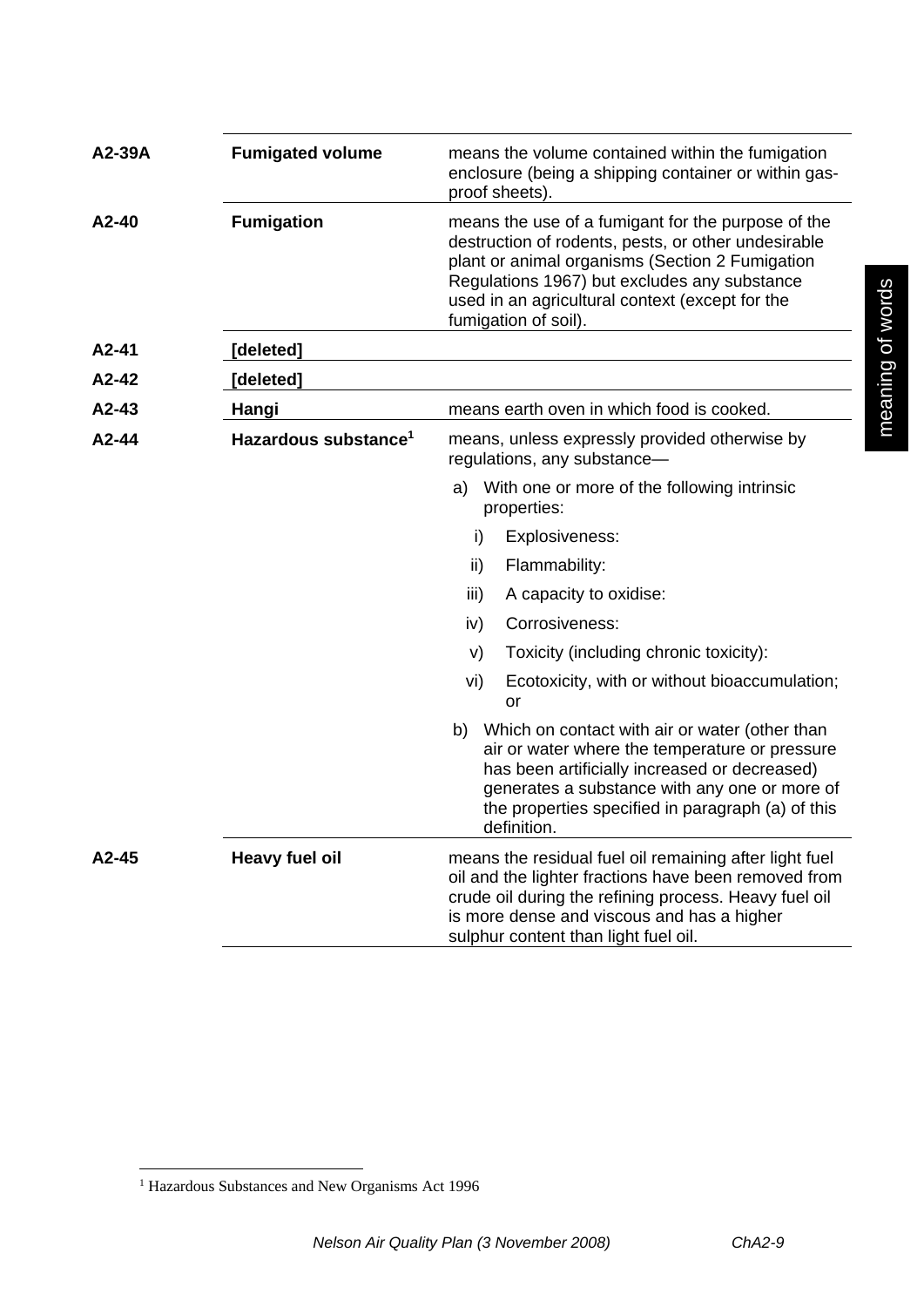| $2 - 46$ | <b>Industrial or trade</b><br>premises*          | means-                                                                                                                                                                                                                                                                                                                                                                                                                                                                                                                                                                                                                                                                      |  |
|----------|--------------------------------------------------|-----------------------------------------------------------------------------------------------------------------------------------------------------------------------------------------------------------------------------------------------------------------------------------------------------------------------------------------------------------------------------------------------------------------------------------------------------------------------------------------------------------------------------------------------------------------------------------------------------------------------------------------------------------------------------|--|
|          |                                                  | Any premises used for any industrial or trade<br>d)<br>purposes; or                                                                                                                                                                                                                                                                                                                                                                                                                                                                                                                                                                                                         |  |
|          |                                                  | e) Any premises used for the storage, transfer,<br>treatment, or disposal of waste materials or for<br>other waste management purposes, or used for<br>composting organic materials; or                                                                                                                                                                                                                                                                                                                                                                                                                                                                                     |  |
|          |                                                  | f)<br>Any other premises from which a contaminant<br>is discharged in connection with any industrial<br>or trade process-                                                                                                                                                                                                                                                                                                                                                                                                                                                                                                                                                   |  |
|          |                                                  | but does not include any production land.                                                                                                                                                                                                                                                                                                                                                                                                                                                                                                                                                                                                                                   |  |
| A2-47    | <b>Industrial or trade</b><br>process*           | includes every part of a process from the receipt of<br>raw material to the dispatch or use in another<br>process or disposal of any product or waste<br>material, and any intervening storage of the raw<br>material, partly processed matter, or product.                                                                                                                                                                                                                                                                                                                                                                                                                 |  |
| A2-48    | <b>Intensive commercial</b><br>livestock farming | means the keeping of livestock, either in a building<br>or in open site conditions, where the regular feed<br>source for the livestock is substantially provided<br>other than from grazing the site concerned or at a<br>density which precludes the maintenance of pasture<br>or vegetative ground cover, and where the primary<br>purpose of the activity is for commercial gain. It<br>excludes areas such as feeding out pads used for a<br>maximum period of 6 months in any calendar year,<br>the keeping of animals for quarantine or disease<br>control purposes, free range poultry farming or the<br>keeping of fewer than 12 birds, or the farming of<br>worms. |  |
| A2-49    | <b>Issue</b>                                     | means a matter of concern to a community<br>regarding activities affecting the natural and<br>physical resources and the environment of the<br>district.                                                                                                                                                                                                                                                                                                                                                                                                                                                                                                                    |  |
| A2-50    | Iwi authority*                                   | means the authority which represents an iwi and<br>which is recognised by that iwi as having authority<br>to do so.                                                                                                                                                                                                                                                                                                                                                                                                                                                                                                                                                         |  |
| A2-51    | Kaitiakitanga*                                   | means the exercise of guardianship; and in relation<br>to a resource, includes the ethic of guardianship<br>and stewardship based on the nature of the<br>resource itself.                                                                                                                                                                                                                                                                                                                                                                                                                                                                                                  |  |
| A2-52    | <b>Kerosene</b>                                  | means a low volatility, clear, colourless hydrocarbon<br>liquid. It is a highly refined fuel, also known as<br>paraffin oil, used whenever a pure, low<br>contamination liquid fuel is required, as in certain<br>types of lamps, and domestic heating devices and<br>industrial fuel burning equipment. Kerosene fuels<br>are characterised by low volatility and moderately<br>high flash points which make them difficult to ignite<br>and burn cleanly without preheating.                                                                                                                                                                                              |  |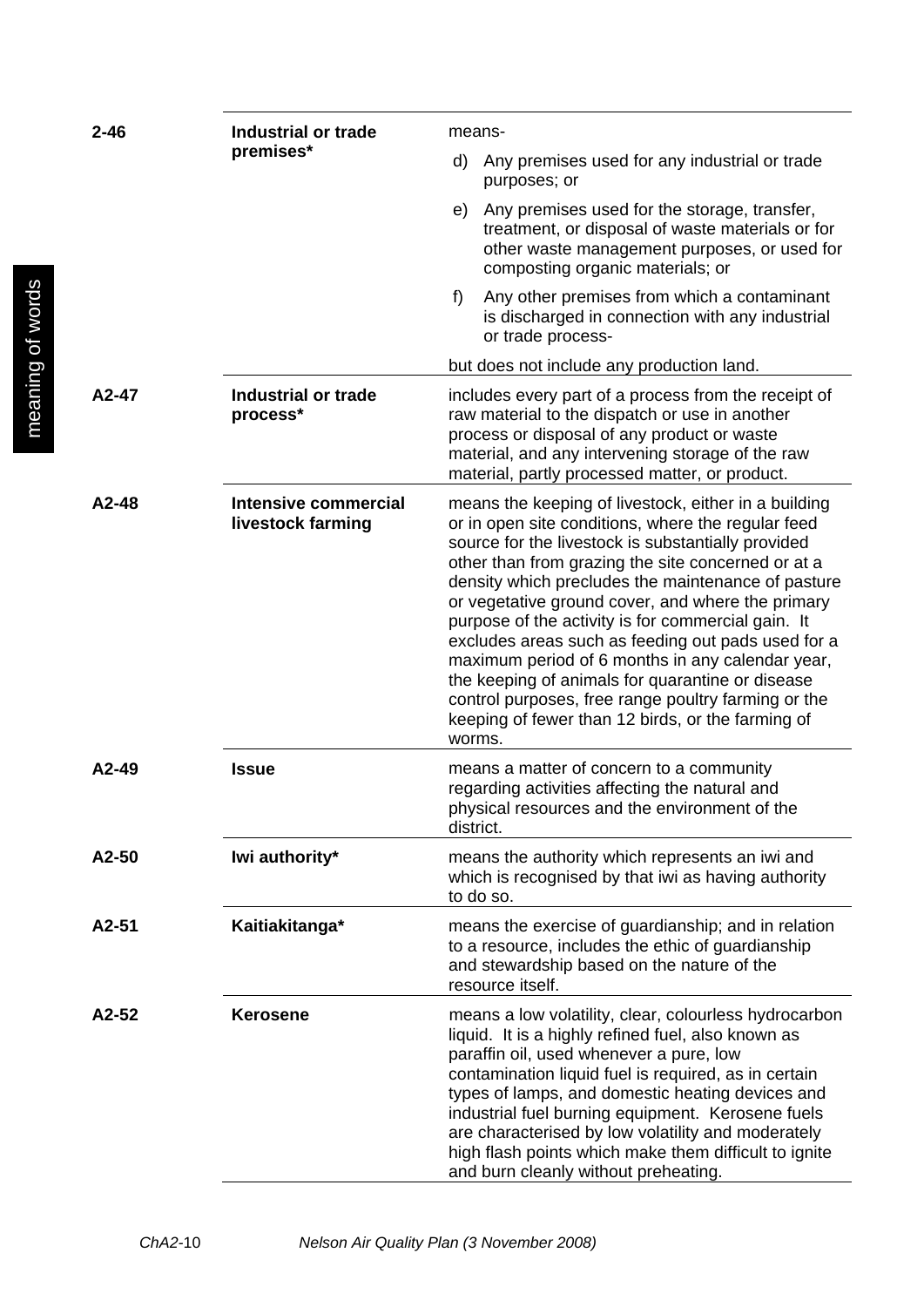| A2-53 | Large-scale fuel burning<br>appliances | means any boiler, furnace, engine or other device<br>designed to burn fuel for the primary purpose of<br>energy production having a net heat or energy<br>output of more than 70 kilowatts for any gaseous<br>or liquefied gaseous fuel, or greater than 40<br>kilowatts for any other fuel, but excluding motor<br>vehicles, boats and aircraft. This definition<br>specifically excludes waste incineration devices and<br>crematoria and any small-scale fuel burning<br>appliance as defined in A2-74. |
|-------|----------------------------------------|------------------------------------------------------------------------------------------------------------------------------------------------------------------------------------------------------------------------------------------------------------------------------------------------------------------------------------------------------------------------------------------------------------------------------------------------------------------------------------------------------------|
| A2-54 | Land*                                  | includes land covered by water and the air space<br>above land.                                                                                                                                                                                                                                                                                                                                                                                                                                            |
| A2-55 | <b>Lawfully approved</b>               | means a small-scale solid fuel burning appliance or<br>an open fire which:                                                                                                                                                                                                                                                                                                                                                                                                                                 |
|       |                                        | a) has a building permit issued under the Local<br>Government Act 1974, or                                                                                                                                                                                                                                                                                                                                                                                                                                 |
|       |                                        | has a building consent issued under the<br>b)<br>Building Act 1991, or                                                                                                                                                                                                                                                                                                                                                                                                                                     |
|       |                                        | is the subject of an unauthorised building work<br>C)<br>report that has been accepted in writing by the<br><b>Consents Department of the Nelson City</b><br>Council, or                                                                                                                                                                                                                                                                                                                                   |
|       |                                        | has been authenticated as having a date of<br>d)<br>installation earlier than 23 August 2003.                                                                                                                                                                                                                                                                                                                                                                                                              |
|       |                                        | The following will be taken as authentication under<br>$d)$ :                                                                                                                                                                                                                                                                                                                                                                                                                                              |
|       |                                        | i)<br>a valuation report or sale and purchase<br>agreement dated prior to 23 August 2003<br>showing the open fire or burner as a chattel, or                                                                                                                                                                                                                                                                                                                                                               |
|       |                                        | the original invoice of the burner's installation,<br>ii)<br>or                                                                                                                                                                                                                                                                                                                                                                                                                                            |
|       |                                        | iii) a copy of the installer's office record (certified<br>by a Justice of the Peace), or                                                                                                                                                                                                                                                                                                                                                                                                                  |
|       |                                        | iv) an authentication report from a person<br>approved by the Council stating that the small-<br>scale solid fuel burning appliance or open fire<br>existed in the building in question prior to 23<br>August 2003, and in the case of an open fire an<br>opinion as to whether that fire is 'operable' (in<br>terms of the definition in A2-63A),                                                                                                                                                         |
|       |                                        | provided that in every instance an aerial<br>photograph showing a chimney or flue in the<br>appropriate location prior to 23 August 2003 is<br>provided.                                                                                                                                                                                                                                                                                                                                                   |
|       |                                        | For the purposes of this Plan, 'lawfully approved' is<br>deemed to include any small-scale solid fuel<br>burning appliance or open fire which has a building<br>consent issued after the date of notification of this<br>plan, provided the application for that consent was                                                                                                                                                                                                                               |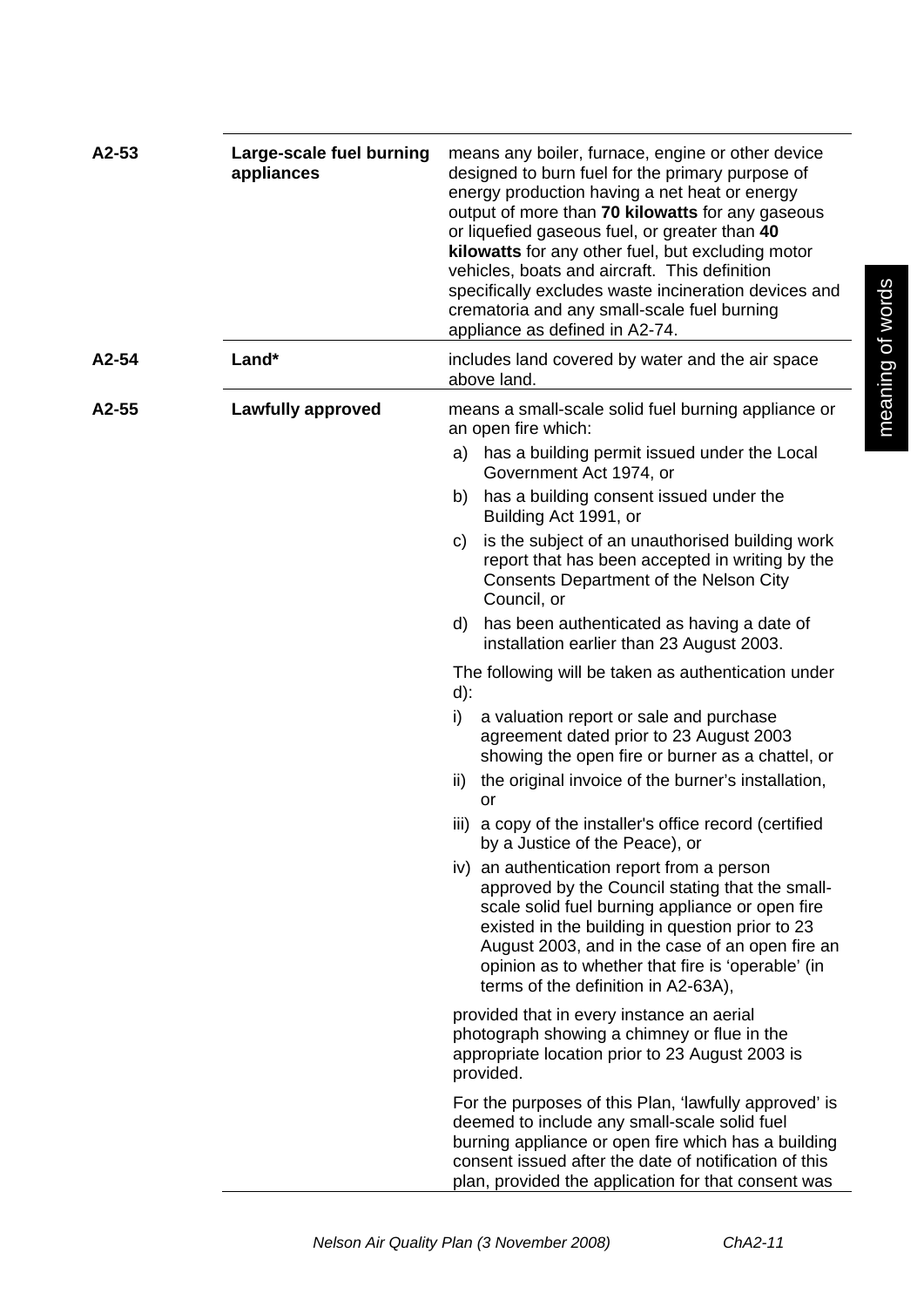|         |                                                                   | lodged prior to the date of notification of the Plan.                                                                                                                                                                                                                                                                                                   |
|---------|-------------------------------------------------------------------|---------------------------------------------------------------------------------------------------------------------------------------------------------------------------------------------------------------------------------------------------------------------------------------------------------------------------------------------------------|
| A2-56   | <b>Light fuel oil</b>                                             | means residual oil of grade No. 5 or less (as<br>described in USEPA Chapter 1 of the Compilation<br>of Air Pollutant Emission Factors, AP-42, (January<br>1995) Fifth Edition, Volume I: Stationary Point and<br>Area Sources), and contains less than 2% sulphur<br>by weight. This does not include distillate oils such<br>as kerosene and diesel.   |
| A2-57   | <b>Liquefied Petroleum</b><br>Gas (LPG)                           | is butane, propane or a mixture of the two.                                                                                                                                                                                                                                                                                                             |
| A2-58   | <b>Metal degreasing</b>                                           | means the process carried out using solvent baths<br>for the purpose of preparing metal surfaces for<br>coating or heat treatment.                                                                                                                                                                                                                      |
| A2-59   | <b>Metal work processes</b>                                       | means the metal work processes involving arc<br>welding, soldering, mechanical grinding, cutting by<br>application of heat and metal plating, shaping metal<br>mechanically or by working it when heated, and<br>smelting of less than 1 kg per day of metal but does<br>not include smelting of quantities greater than this.                          |
| A2-59A  | <b>National Environmental</b><br><b>Standards for air quality</b> | means the Resource Management (National<br>Environmental Standards Relating to Certain Air<br>Pollutants, Dioxins, and Other Toxics) Regulations<br>2004 (SR 2004/309), as amended by SR 2004/433<br>and SR 2005/214, and 'NES' has the same<br>meaning.                                                                                                |
| A2-60   | <b>Natural and physical</b><br>resources*                         | includes land, water, air, soil, minerals, and energy,<br>all forms of plants and animals (whether native to<br>New Zealand or introduced), and all structures.                                                                                                                                                                                         |
| A2-61   | Natural hazard*                                                   | means any atmospheric or earth or water related<br>occurrence (including earthquake, tsunami, erosion,<br>volcanic and geothermal activity, landslip,<br>subsidence, sedimentation, wind, drought, fire, or<br>flooding) the action of which adversely affects or<br>may adversely affect human life, property, or other<br>aspects of the environment. |
| A2-62   | <b>Odour</b>                                                      | means the human perception of one or more<br>chemical compounds in the air we breathe and for<br>the purposes of this Plan includes the contaminants<br>that create an odour.                                                                                                                                                                           |
| $A2-63$ | Open fire                                                         | includes any small-scale fuel burning device or<br>construction installed in or attached to any building<br>that is capable of burning solid fuel, but excludes:                                                                                                                                                                                        |
|         |                                                                   | any enclosed burner, and<br>a)                                                                                                                                                                                                                                                                                                                          |
|         |                                                                   | any equipment capable of burning solid fuel<br>b)<br>with a net heat output of more than 40 kilowatts<br>(kW).                                                                                                                                                                                                                                          |
|         |                                                                   | Examples of open fires include (but are not limited<br>to) fireplaces, open hearths, visors, 'Jetmaster'-                                                                                                                                                                                                                                               |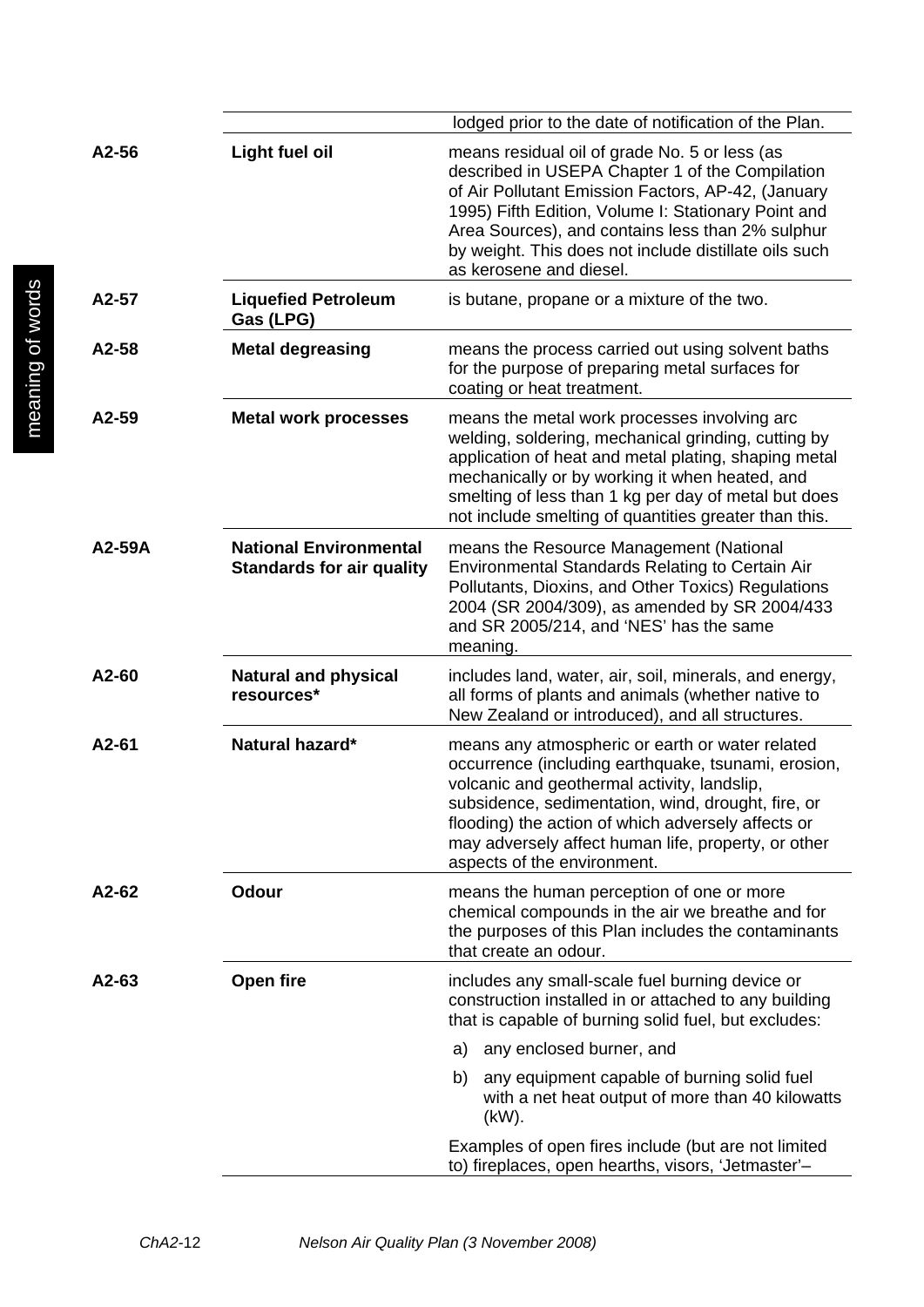|         |                            | type insert fireplaces and similar devices.                                                                                                                                                                                                                                                                                                                                                                                                                                                                                                                                                                                                                                                                                                                                                               |
|---------|----------------------------|-----------------------------------------------------------------------------------------------------------------------------------------------------------------------------------------------------------------------------------------------------------------------------------------------------------------------------------------------------------------------------------------------------------------------------------------------------------------------------------------------------------------------------------------------------------------------------------------------------------------------------------------------------------------------------------------------------------------------------------------------------------------------------------------------------------|
| A2-63A  | <b>Operable</b>            | in relation to an open fire means a fireplace and<br>chimney in a condition, and with the features<br>necessary, to safely support a fire, and that has<br>functioned solely as an open fire since the date of<br>notification of this Plan. It excludes, among other<br>things, any fireplace where at or since the date of<br>notification of this Plan, the chimney has been<br>removed or blocked, or the firebricks have been<br>removed, or the fireplace has been boarded up, or<br>where another appliance has been installed into the<br>fireplace, so that the open fire is incapable of use,<br>and excludes any open fire on a property where that<br>fire has been closed under the Nelson City<br>Council's Clean Heat-Warm Homes programme or<br>any similar programme using public funds. |
| A2-64   | <b>Organic farm</b>        | means any property registered or certified by the<br>Biological Producers and Consumers Council or the<br>Biodynamic Farming and Garden Association as an<br>organically farmed property, provided that this<br>registration or certification was established before<br>any discharge activity is commenced and<br>appropriate signs are displayed on the boundary of<br>the property at the road frontage.                                                                                                                                                                                                                                                                                                                                                                                               |
| A2-65   | <b>Outdoor burning</b>     | means the combustion of any material in the open<br>air, including any fire or bonfire or burning of<br>material in an incinerator, drum, fireplace or similar<br>device.                                                                                                                                                                                                                                                                                                                                                                                                                                                                                                                                                                                                                                 |
| A2-66   | Papakainga                 | means the use and occupancy of Maori land<br>registered under the Maori Land Act 1993, involving<br>the use of the land for customary purposes.                                                                                                                                                                                                                                                                                                                                                                                                                                                                                                                                                                                                                                                           |
| A2-67   | <b>Particulates</b>        | includes smoke, deposited particulates, suspended<br>particulates, respirable particulates and visibility-<br>reducing particulates. Particles range in size from<br>100 microns down to aggregations of molecules.                                                                                                                                                                                                                                                                                                                                                                                                                                                                                                                                                                                       |
| A2-67AA | Passenger ship             | (and 'passenger') has the meaning in the Shipping<br>and Seamen Act 1952.                                                                                                                                                                                                                                                                                                                                                                                                                                                                                                                                                                                                                                                                                                                                 |
| A2-67A  | <b>Pellet burner</b>       | and 'pellet fire' have the same meaning as 'Small-<br>scale pellet burning appliance', see A2-74A.                                                                                                                                                                                                                                                                                                                                                                                                                                                                                                                                                                                                                                                                                                        |
| A2-67B  | <b>Plastic-coated wood</b> | means timber or reconstituted wood board with<br>synthetic or natural decorative or protective finishes<br>such as but not limited to melamine that are used in<br>manufacture of joinery and other value-added wood<br>products (see rule AQr.31A.3).                                                                                                                                                                                                                                                                                                                                                                                                                                                                                                                                                    |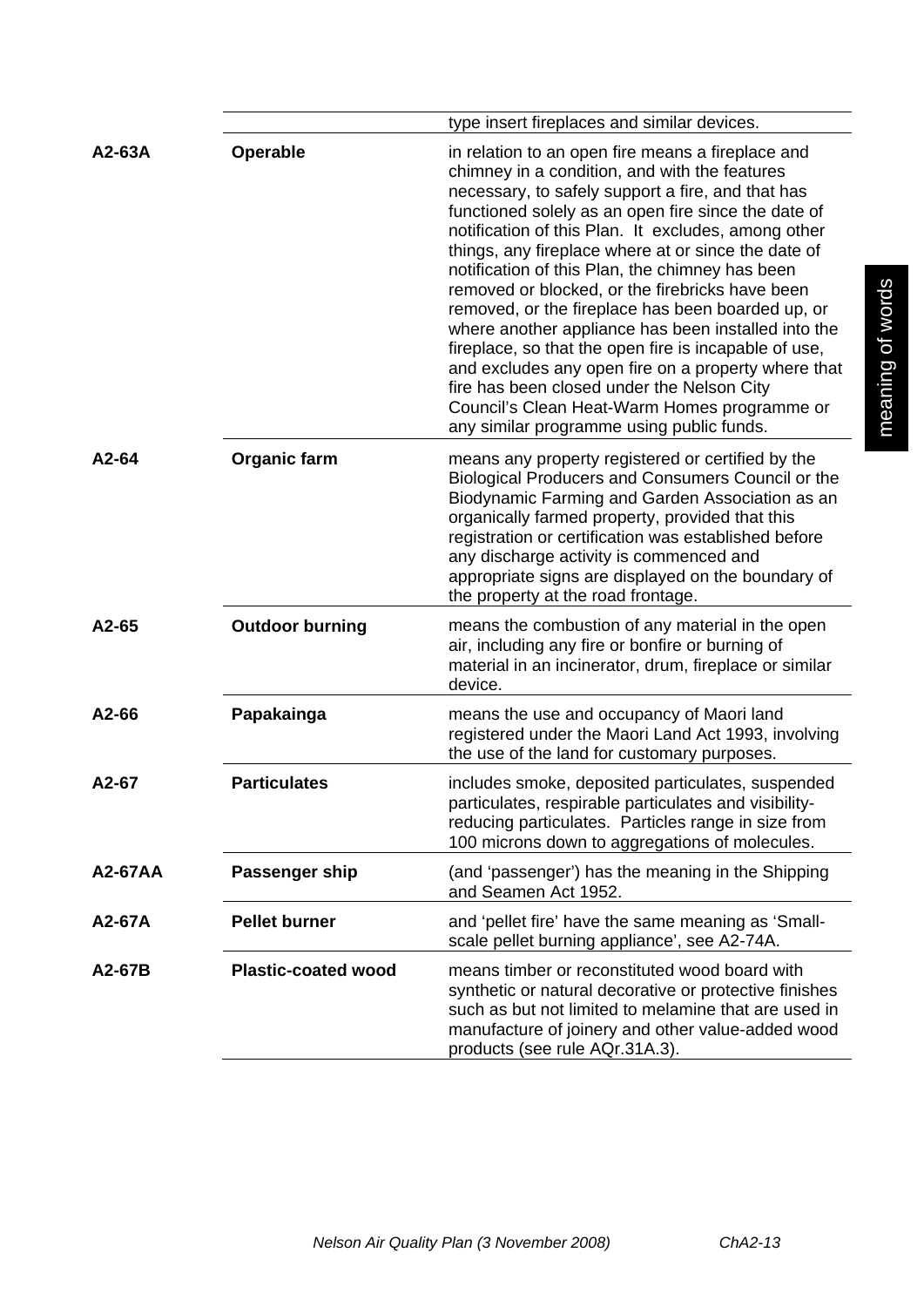| A2-68  | <b>Plastic moulding</b>                    | means the moulding of plastic for a variety of<br>purposes including but not limited to roofing<br>material, wall material, garden equipment,<br>recreational goods, homeware, decorative goods,<br>but does not include the production of plastic raw<br>material.                                                                                                    |  |
|--------|--------------------------------------------|------------------------------------------------------------------------------------------------------------------------------------------------------------------------------------------------------------------------------------------------------------------------------------------------------------------------------------------------------------------------|--|
| A2-68A | <b>Port Security Area</b>                  | means the area of land at the Port of Nelson as<br>shown in Figure A2.3 (located at the end of Chapter<br>A2).                                                                                                                                                                                                                                                         |  |
| A2-69  | <b>Production of plastic</b><br>components | means the manufacturing of plastic goods to<br>produce a wide variety of products including plastic<br>foils, plastic films, plastic sheets, plastic bags,<br>plastic packaging material, plastic floorings, floor<br>coverings, plastic sealing devices, plastic containers<br>and plastic components but does not include the<br>production of plastic raw material. |  |
| A2-69A | <b>Recovery</b>                            | in the case of a fumigant, means removal of the<br>fumigant from the fumigated volume, and its<br>concentration and, if necessary, reprocessing for re-<br>use in a future fumigation.                                                                                                                                                                                 |  |
| A2-69B | <b>Replace</b>                             | in relation to the replacement of small-scale fuel<br>burning appliances or open fires, means:                                                                                                                                                                                                                                                                         |  |
|        |                                            | the complete physical removal of an appliance<br>a)<br>or open fire from the house and site and its<br>replacement with a new appliance authorised<br>by the Plan, or                                                                                                                                                                                                  |  |
|        |                                            | in the case of an open fire, the removal of the<br>b)<br>firebricks and other masonry or construction<br>from the fireplace, rendering the open fire<br>inoperable, and the insertion of an authorised<br>appliance into the space created, or                                                                                                                         |  |
|        |                                            | the placement of a new authorised appliance in<br>C)<br>the same room as an open fire, provided that<br>open fire is rendered inoperable (for example,<br>by having the chimney removed or having the<br>chimney blocked by concrete).                                                                                                                                 |  |
| A2-70  | <b>Residential activity**</b>              | means the use of land and buildings by people for<br>living accommodation where the occupiers intend to<br>live at the site for a period of one month or more,<br>and will generally refer to the site as their home and<br>permanent address; and includes accessory<br>buildings and leisure activities.                                                             |  |
|        |                                            | For the purpose of this definition, residential activity<br>(irrespective of the length of stay) shall include:                                                                                                                                                                                                                                                        |  |
|        |                                            | accommodation offered to not more than four<br>a)<br>travellers for a daily tariff in association with a<br>permanent resident as described above, or                                                                                                                                                                                                                  |  |
|        |                                            | emergency and refuge accommodation, or<br>b)                                                                                                                                                                                                                                                                                                                           |  |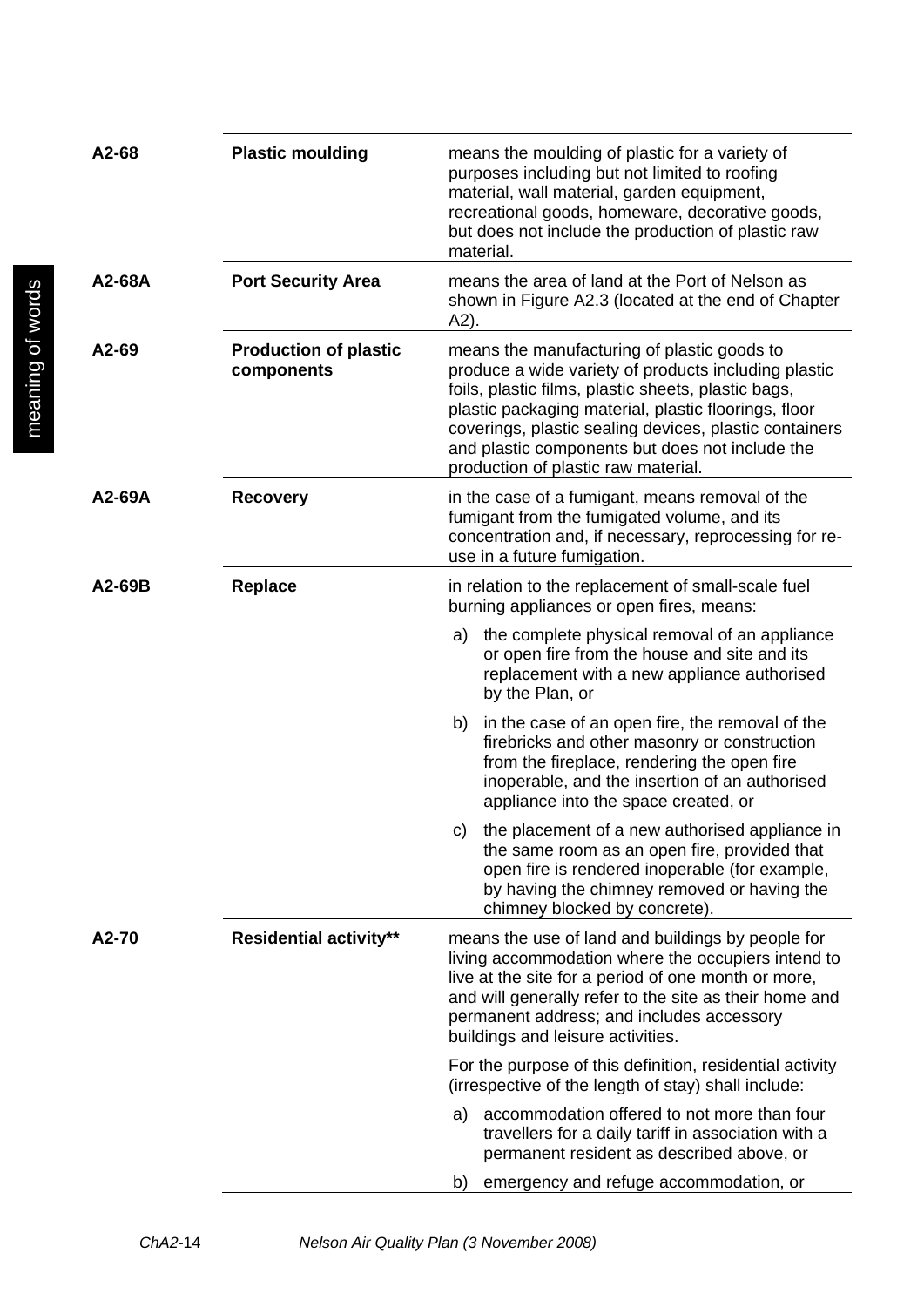|           |                           | accommodation for supervision staff and<br>C)<br>residents, where residents are subject to care<br>or supervision (e.g. homes for persons with<br>disabilities, and homes for the elderly), but not<br>places where residents are subject to<br>detention.                                                                                                                                                                                                                                                                                                                                                                                                                                                                                                                                                                                                                                                                                                                                                  |  |
|-----------|---------------------------|-------------------------------------------------------------------------------------------------------------------------------------------------------------------------------------------------------------------------------------------------------------------------------------------------------------------------------------------------------------------------------------------------------------------------------------------------------------------------------------------------------------------------------------------------------------------------------------------------------------------------------------------------------------------------------------------------------------------------------------------------------------------------------------------------------------------------------------------------------------------------------------------------------------------------------------------------------------------------------------------------------------|--|
| A2-71     | <b>Residential unit</b>   | means a single self-contained household unit, used<br>principally for residential activities, whether by one<br>or more persons, including accessory buildings.<br>Where more than one kitchen facility is provided on<br>the site, there shall be deemed to be more than one<br>residential unit.                                                                                                                                                                                                                                                                                                                                                                                                                                                                                                                                                                                                                                                                                                          |  |
| A2-72     | <b>Sensitive receptor</b> | means:<br>any land zoned Residential or Open Space and<br>a)<br>Recreation in the Nelson Resource<br>Management Plan, or<br>any area encompassed by the notional<br>b)<br>boundary of an occupied residential unit, where<br>the notional boundary is 20 metres from the<br>façade of any residential or the legal boundary,<br>which ever is lesser, or<br>any place of public assembly, or<br>C)<br>any water bodies used for public water supply,<br>d)<br>or<br>any papakäinga development, or any<br>e)<br>Archaeological Site listed in Appendix 3 of the<br>Nelson Resource Management Plan, or<br>any school or preschool or childcare facility<br>f)<br>registered under the Education Act 1989 or<br>Childcare Regulations 1998, or<br>any sensitive crop.<br>g)                                                                                                                                                                                                                                  |  |
| $A2 - 73$ | Site**                    | means:<br>an area of land which is:<br>a)<br>i) comprised of a single allotment, or other<br>legally defined parcel of land and held in a<br>single certificate of title, or<br>ii) comprised of a single allotment or legally<br>defined parcel of land for which a separate<br>certificate of title could be issued without<br>further consent of the Council, being in any<br>case the smaller of land area i) or ii), or<br>an area of land which is comprised of two or<br>b)<br>more adjoining legally defined parcels of land<br>held together in one certificate of title in such a<br>way that the lots cannot be dealt with<br>separately without prior consent of the Council,<br>or<br>C)<br>an area of land which is comprised of two or<br>more adjoining certificates of title where such<br>titles are:<br>i) subject to a condition imposed under section<br>37 of the Building Act or section 240<br>Resource Management Act 1991, or<br>ii) held together in such a way that they cannot |  |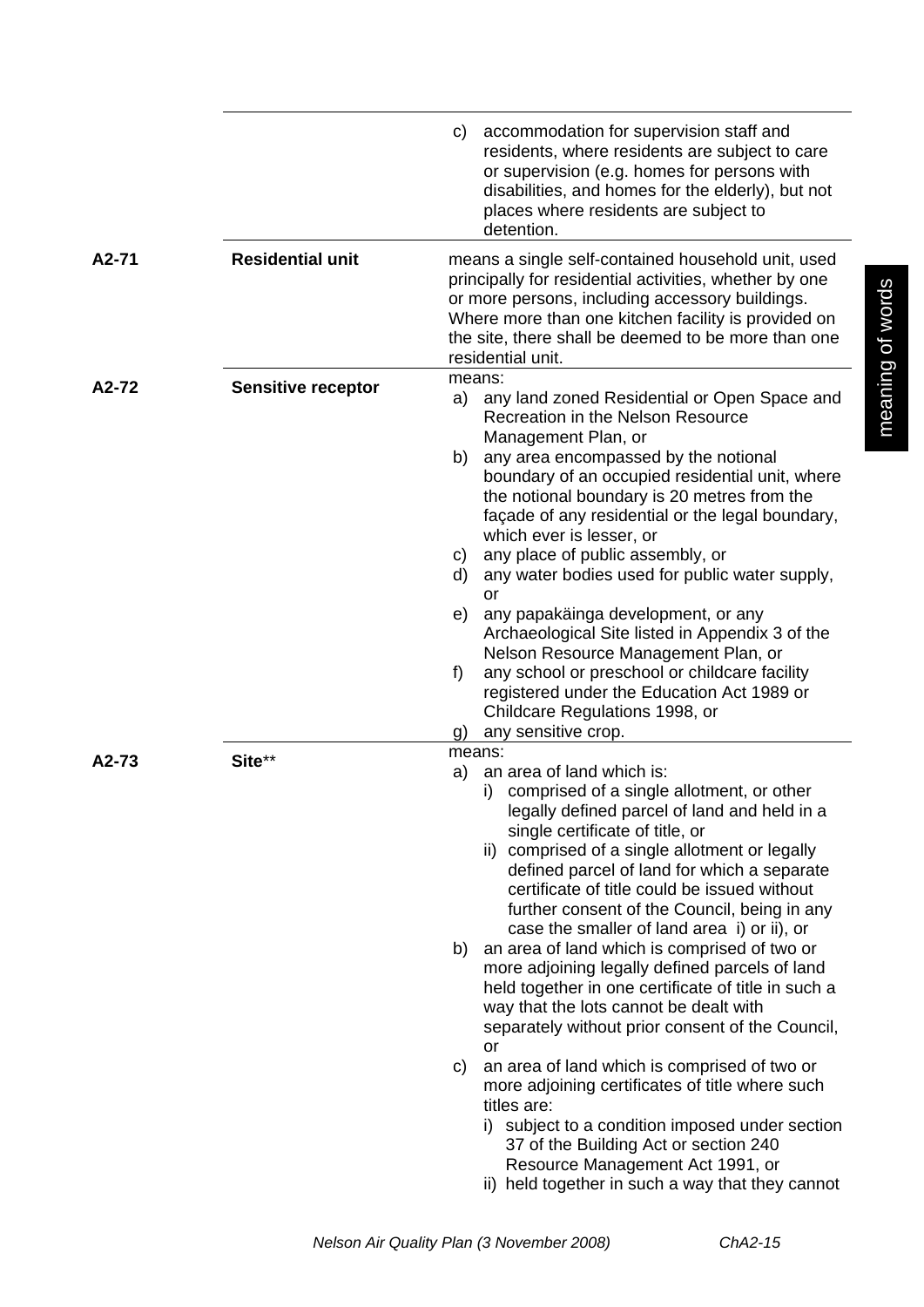be dealt with separately without the prior consent of the Council, and

- d) in the case of land subdivided under the cross lease or company lease systems (other than strata titles), site shall mean an area of land containing: i) a building or buildings for residential or business purposes with any accessory building, plus any land exclusively restricted to the users of that building, or ii) a remaining share or shares in the fee simple creating a vacant part of the whole for future cross lease or company lease purposes,
- and e) in the case of land subdivided under the Unit Titles Act 1972 (other than strata titles), site shall mean an area of land containing a principal unit or proposed unit on a unit plan together with its accessory units
- f) in the case of strata titles, site shall mean the underlying certificate of titles, immediately prior to subdivision, and
- g) in the case of an activity that occupies more than one adjoining allotment, whether held in single legal title or multiple titles, for the purpose of compliance with any rules that specify a level of effect at the boundary or that specify capacities or discharge quantities, then the site shall be the total area of land occupied by that activity, and boundary shall be the boundary around that area of land. "Adjoining" (in the context of this definition) includes otherwise contiguous allotments which are straddled by a vehicle access or a legal road.

| A2-73A   | Sludge                                       | means any accumulated solid or semi-solid material<br>previously suspended in, or transported by, liquid.                                                                                                                                                                                                                                                                                                                                                                                                                                                                                                                            |
|----------|----------------------------------------------|--------------------------------------------------------------------------------------------------------------------------------------------------------------------------------------------------------------------------------------------------------------------------------------------------------------------------------------------------------------------------------------------------------------------------------------------------------------------------------------------------------------------------------------------------------------------------------------------------------------------------------------|
| $A2-73B$ | <b>Small-scale application</b>               | means the application of agrichemicals on a site<br>involving, over any 24 hour period, less than 500g<br>of agrichemical when applied in solid form, or 15<br>litres of agrichemical mixture applied in liquid form<br>(when mixed as specified on the product label).                                                                                                                                                                                                                                                                                                                                                              |
| A2-74    | <b>Small-scale fuel burning</b><br>appliance | means any appliance burning gas, solid fuel, diesel,<br>oil or other liquid fuels for cooking, space or water<br>heating or other purposes, regardless of the nature<br>of the premises where the appliance is installed,<br>where the net heat output from the combustion is<br>not greater than 70 kilowatts (kW) for any gaseous<br>or liquefied gaseous fuel, or not greater than 40 kW<br>for any other fuel.<br>It excludes portable unflued heaters fuelled by gas,<br>alcohol or other liquid fuels, and gas hobs or gas<br>ranges used for cooking, and any fuel burning<br>appliance installed in a boat, caravan or motor |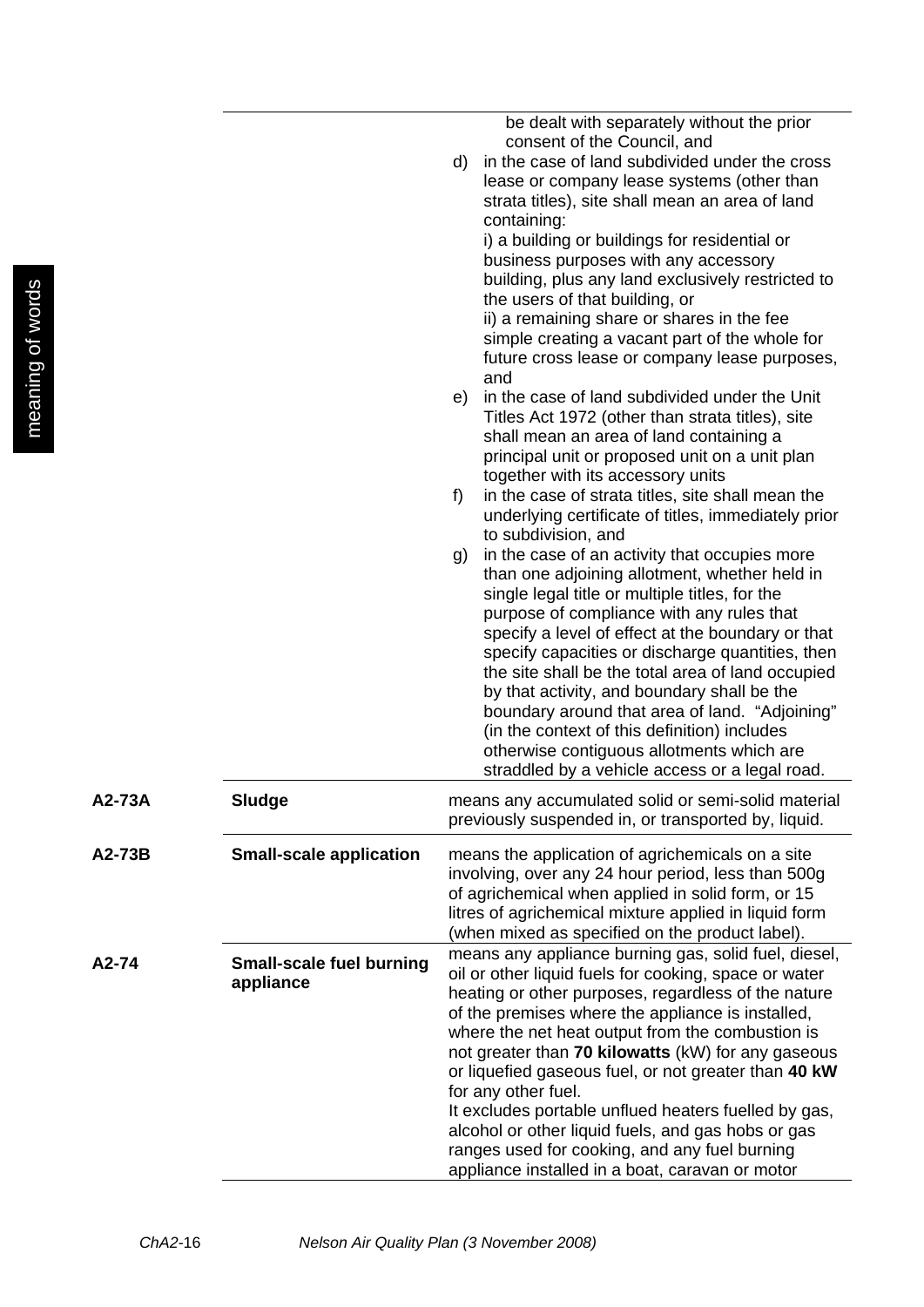|        |                                                               | home. It also excludes stationary internal<br>combustion engines as defined in A2-79.<br>See also A2-53 'Large-scale fuel burning<br>appliance'.                                                                                                                                                                                                                                                                                                                                               |
|--------|---------------------------------------------------------------|------------------------------------------------------------------------------------------------------------------------------------------------------------------------------------------------------------------------------------------------------------------------------------------------------------------------------------------------------------------------------------------------------------------------------------------------------------------------------------------------|
| A2-74A | <b>Small-scale pellet</b><br>burning appliance                | means any small-scale solid fuel burning appliance<br>that burns pellets of compressed wood sawdust,<br>and where the pellets and air are mechanically<br>delivered to an enclosed combustion chamber at a<br>controlled rate. 'Pellet burner' and 'pellet fire' have<br>the same meaning.                                                                                                                                                                                                     |
| A2-75  | <b>Small-scale solid fuel</b><br>burning appliance            | means any small-scale fuel burning appliance that<br>burns or is capable of burning solid fuel, which has<br>a net heat output of 40 kilowatts (kW) or less,<br>regardless of the nature of the premises where the<br>device is installed (but excluding any boat, caravan<br>or motor home).                                                                                                                                                                                                  |
|        |                                                               | It includes (but is not limited to) appliances for<br>interior space heating in buildings, such as wood<br>burners, pellet burners, pot belly and domestic<br>ranges and stoves, water heaters or central heating<br>units, multi-fuel (coal/wood and waste burning<br>systems), and similar appliances, but excludes<br>small-scale domestic devices for smoking food. A<br>small-scale solid fuel burning appliance does not<br>include any incinerator or open fire as defined in<br>A2-63. |
| A2-76  | <b>Small-scale ultra-low</b><br>emission burning<br>appliance | means any small-scale solid fuel burning appliance<br>that has been shown, following the authorisation<br>process in Appendix AQ2B.1 and AQ2B.2, to meet<br>either of the following emissions and efficiency<br>standards under real-life testing:                                                                                                                                                                                                                                             |
|        |                                                               | 38 milligrams per megajoule; or<br>a)<br>no more than 0.5 grams of total suspended<br>b)<br>particulate per kilogram of fuel burned and a<br>thermal efficiency of 65% or greater.                                                                                                                                                                                                                                                                                                             |
|        |                                                               | For the purposes of this definition:                                                                                                                                                                                                                                                                                                                                                                                                                                                           |
|        |                                                               | "real-life testing":<br>C)<br>i) means Canterbury Method 1 for testing of                                                                                                                                                                                                                                                                                                                                                                                                                      |
|        |                                                               | ultra-low emission wood burners<br>(Revision 1.5, January 2015); and                                                                                                                                                                                                                                                                                                                                                                                                                           |
|        |                                                               | ii) includes any other testing method<br>approved in writing by Council which<br>represents real life operating conditions,<br>including start up and wood as it would be<br>typically available from a local firewood<br>merchant, such as hardwood, softwood or<br>unseasoned wood;                                                                                                                                                                                                          |
|        |                                                               | the appliances on the Council's 'List of<br>d)<br>Authorised small-scale ultra-low emission<br>burning appliances' described in Appendix<br>AQ2B satisfy the above standards for real-life<br>testing; and                                                                                                                                                                                                                                                                                     |
|        |                                                               | ultra-low emission burning appliances do not<br>e)                                                                                                                                                                                                                                                                                                                                                                                                                                             |

meaning of words

meaning of words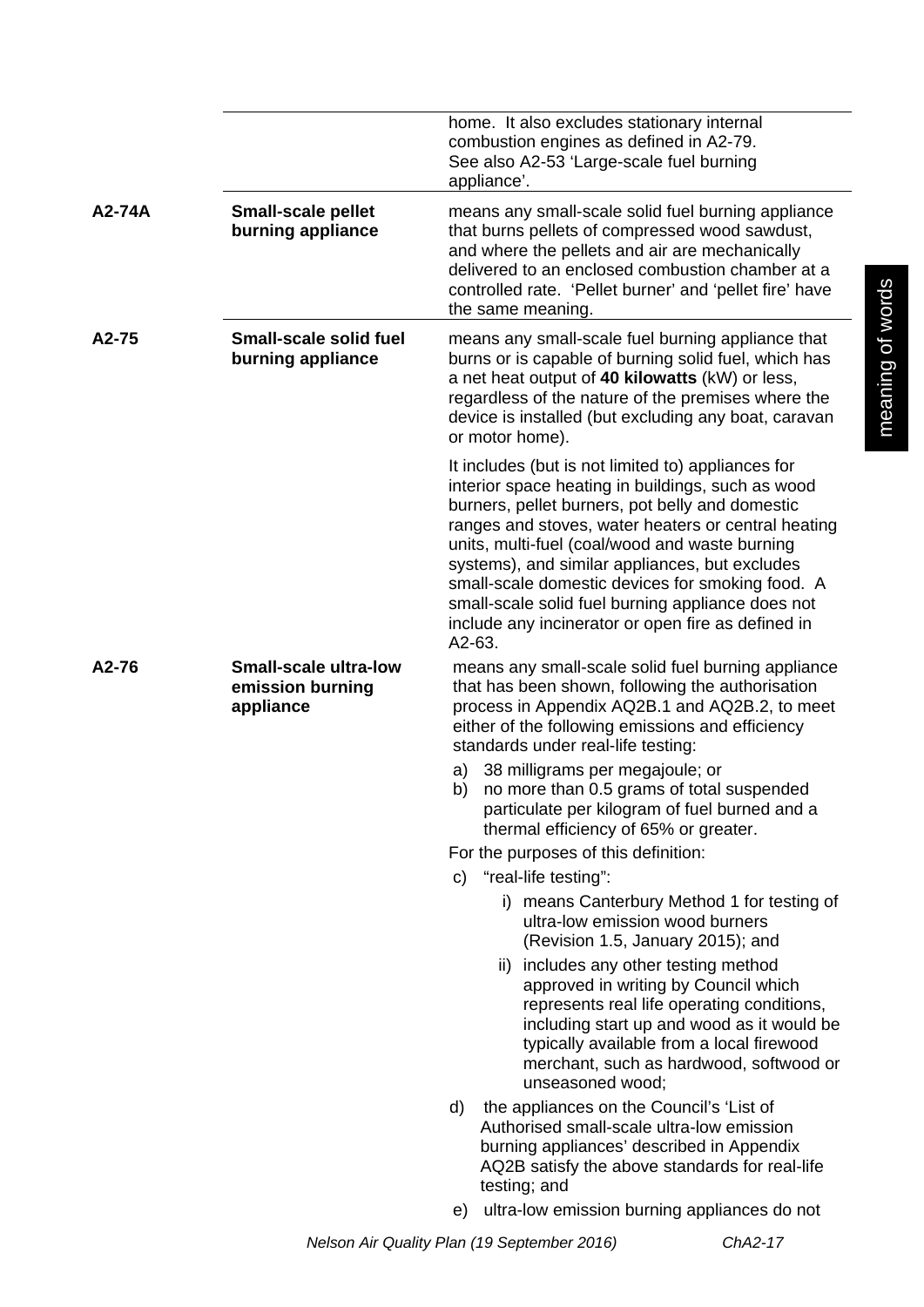|       |                                                      | include:<br>i) small-scale pellet burning appliances, which<br>are authorised under Appendix AQ2A; and<br>ii) small-scale solid fuel burning appliances,<br>which are authorised under Appendix AQ2.                                                                                                                                                   |  |  |
|-------|------------------------------------------------------|--------------------------------------------------------------------------------------------------------------------------------------------------------------------------------------------------------------------------------------------------------------------------------------------------------------------------------------------------------|--|--|
| A2-77 | Solid fuel                                           | includes wood (not including treated or<br>manufactured wood products containing chemical<br>adhesives), coal and its derivatives, and<br>manufactured fuel pellets.                                                                                                                                                                                   |  |  |
| A2-78 | <b>Stack</b>                                         | means any structure designed for venting the<br>airborne products of combustion upwards and<br>above the ceiling height of the topmost floor of the<br>building to which it is attached, and chimney has a<br>similar meaning.                                                                                                                         |  |  |
| A2-79 | <b>Stationary internal</b><br>combustion             | means the combustion of fuel in an internal<br>combustion engine where the engine is not self-<br>propelled and includes but is not limited to aerial<br>lifts, pumps, material handling equipment (such as<br>conveyors) and generators generally for emergency<br>electricity generation. Typically the primary fuel for<br>these engines is diesel. |  |  |
| A2-80 | Structure*                                           | means any building, equipment, device or other<br>facility made by people and which is fixed to land,<br>and includes any raft.                                                                                                                                                                                                                        |  |  |
| A2-81 | <b>Sustainable</b><br>management*                    | means managing the use, development, and<br>protection of natural and physical resources in a<br>way, or at a rate, which enables people and<br>communities to provide for their social, economic,<br>and cultural wellbeing and for their health and<br>safety while:                                                                                 |  |  |
|       |                                                      | sustaining the potential of natural and physical<br>a)<br>resources (excluding minerals) to meet the<br>reasonably foreseeable needs of future<br>generations, and                                                                                                                                                                                     |  |  |
|       |                                                      | safeguarding the life-supporting capacity of air,<br>b)<br>water, soil, and ecosystems, and                                                                                                                                                                                                                                                            |  |  |
|       |                                                      | avoiding, remedying, or mitigating any adverse<br>C)<br>effects of activities on the environment.                                                                                                                                                                                                                                                      |  |  |
| A2-82 | Taonga                                               | means prized resource.                                                                                                                                                                                                                                                                                                                                 |  |  |
| A2-83 | Tangata whenua*                                      | in relation to a particular area, means the iwi, or<br>hapu, that holds mana whenua over the area.                                                                                                                                                                                                                                                     |  |  |
| A2-84 | Tikanga Maori*                                       | means Maori customary values and practices.                                                                                                                                                                                                                                                                                                            |  |  |
| A2-85 | <b>Treaty of Waitangi (Te</b><br>Tiriti o Waitangi)* | has the same meaning as the word 'Treaty' as<br>defined in Section 2 of the Treaty of Waitangi Act<br>1975.                                                                                                                                                                                                                                            |  |  |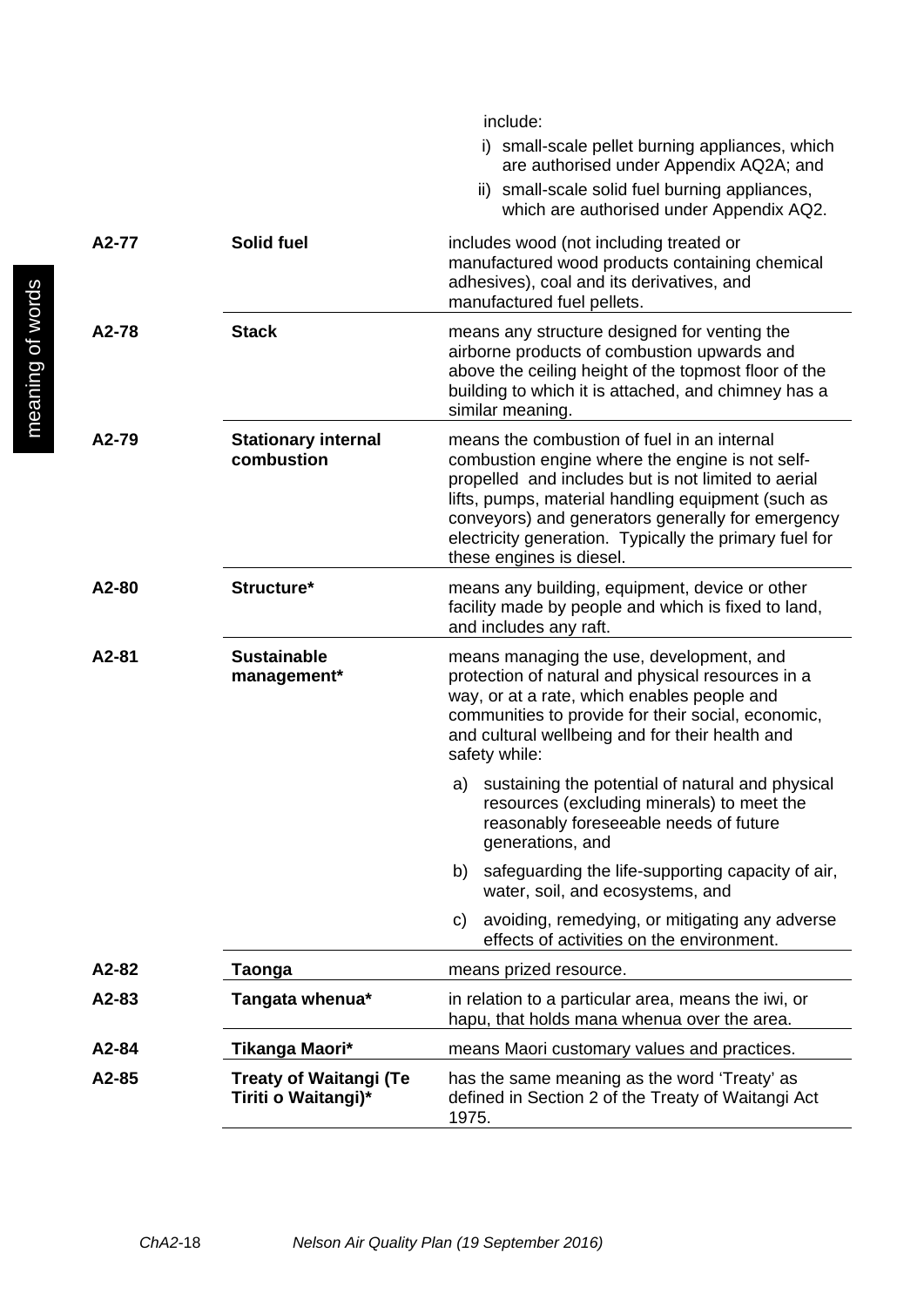| A2-86 | <b>Urban Area</b> | means the land shown on Figure A2-1, plus outside<br>but immediately adjoining that land:<br>the foreshore of the Coastal Marine Area and<br>a)<br>any structure attached to the land in Figure A2-<br>1 and extending into or over the Coastal<br>Marine Area, and<br>any land subject to a notified variation or plan<br>b)<br>change to the Nelson Resource Management<br>Plan (NRMP) that re-zones the land as<br>Residential, Inner City, Suburban Commercial,<br>Open Space and Recreation, or Industrial<br>Zone, and such re-zoned land as is adopted for<br>inclusion into the proposed or operative NRMP,<br>and<br>any rural land which has been subdivided since<br>C)<br>the notification of the Plan for any residential<br>purpose where the area of the site is less than<br>0.5 hectares. |  |  |  |
|-------|-------------------|------------------------------------------------------------------------------------------------------------------------------------------------------------------------------------------------------------------------------------------------------------------------------------------------------------------------------------------------------------------------------------------------------------------------------------------------------------------------------------------------------------------------------------------------------------------------------------------------------------------------------------------------------------------------------------------------------------------------------------------------------------------------------------------------------------|--|--|--|
| A2-87 | Urupa             | means burial site.                                                                                                                                                                                                                                                                                                                                                                                                                                                                                                                                                                                                                                                                                                                                                                                         |  |  |  |
| A2-88 | Waahi tapu        | means place of significance<br>means any oil that has been used in machinery but<br>not including oil that has been re-refined or purified<br>to remove hazardous contaminants.                                                                                                                                                                                                                                                                                                                                                                                                                                                                                                                                                                                                                            |  |  |  |
| A2-89 | <b>Waste oil</b>  |                                                                                                                                                                                                                                                                                                                                                                                                                                                                                                                                                                                                                                                                                                                                                                                                            |  |  |  |
|       |                   |                                                                                                                                                                                                                                                                                                                                                                                                                                                                                                                                                                                                                                                                                                                                                                                                            |  |  |  |